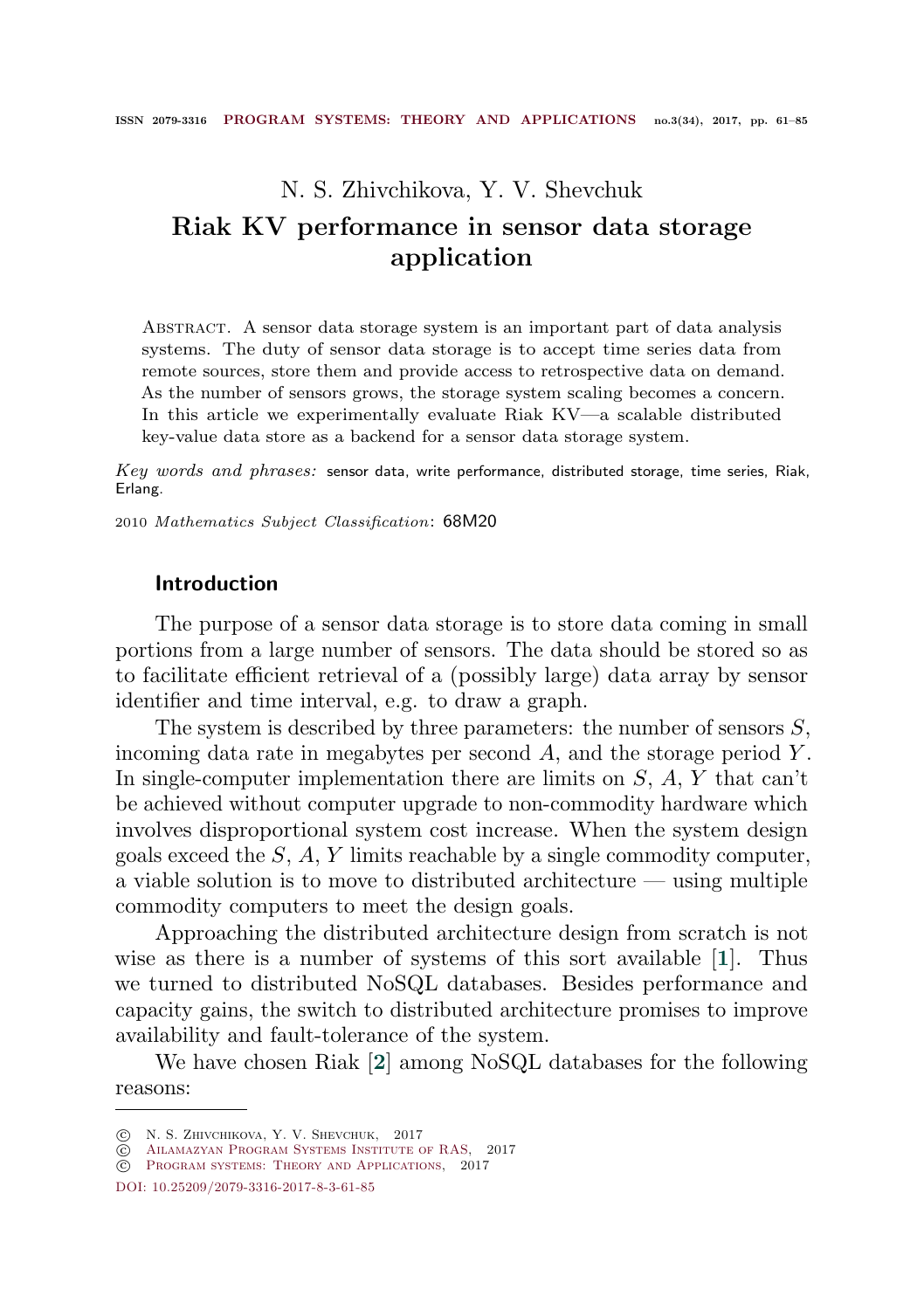<span id="page-1-1"></span><span id="page-1-0"></span>

Figure 1: General sensor data storage model with buffering.

- <sup>∙</sup> Riak can function as an AP system in the sense of the CAP theorem. [[3](#page-23-2)] This means the system sacrifices strict data consistency in favor of service availability in the face of partitioning (network or node failures). We think that a sensor data storage system needs to be highly available to minimize data loss;
- <sup>∙</sup> Riak is a fully decentralized design, all nodes are equal. Again, this is good for availability;
- <sup>∙</sup> Riak's data storage backend (named Bitcask [[4](#page-23-3)]) is a log-structured store, writing only a small number of files to the underlying filesystem simultaneously, and as we know [[5](#page-23-4)] this promises good write performance.

We consider sensor data storage implementation from the viewpoint of the general sensor data storage model (Fig. [1\)](#page-1-0) introduced in [[5](#page-23-4)], where the model is implemented using plain files in Linux OS ext4 and f2fs filesystems.

In a few words the model works like this. Data portions obtained from sensors  $s_1 \ldots s_S$  are grouped in the buffer layer  $B_1 \ldots B_K$ . As buffers grow full, processes  $P_1 \ldots P_M$  write the data out to the secondary storage  $D_1 \ldots D_Q$ .

Like in [[5](#page-23-4)], in this paper we concentrate on write performance. We don't study read performance here, however we think about read efficiency when choosing the storage organization.

The rest of the paper is organized as follows. In section [1](#page-2-0) we consider the general sensor data storage model implementation using Riak keyvalue store as the secondary storage  $D_1 \dots D_O$ . In section [2](#page-6-0) we show the problems we ran into and the changes we made to Riak to let it cope with the load characteristic for cyclic sensor data storage. In section [3](#page-8-0) we consider the system performance and suggest modifications to Riak merge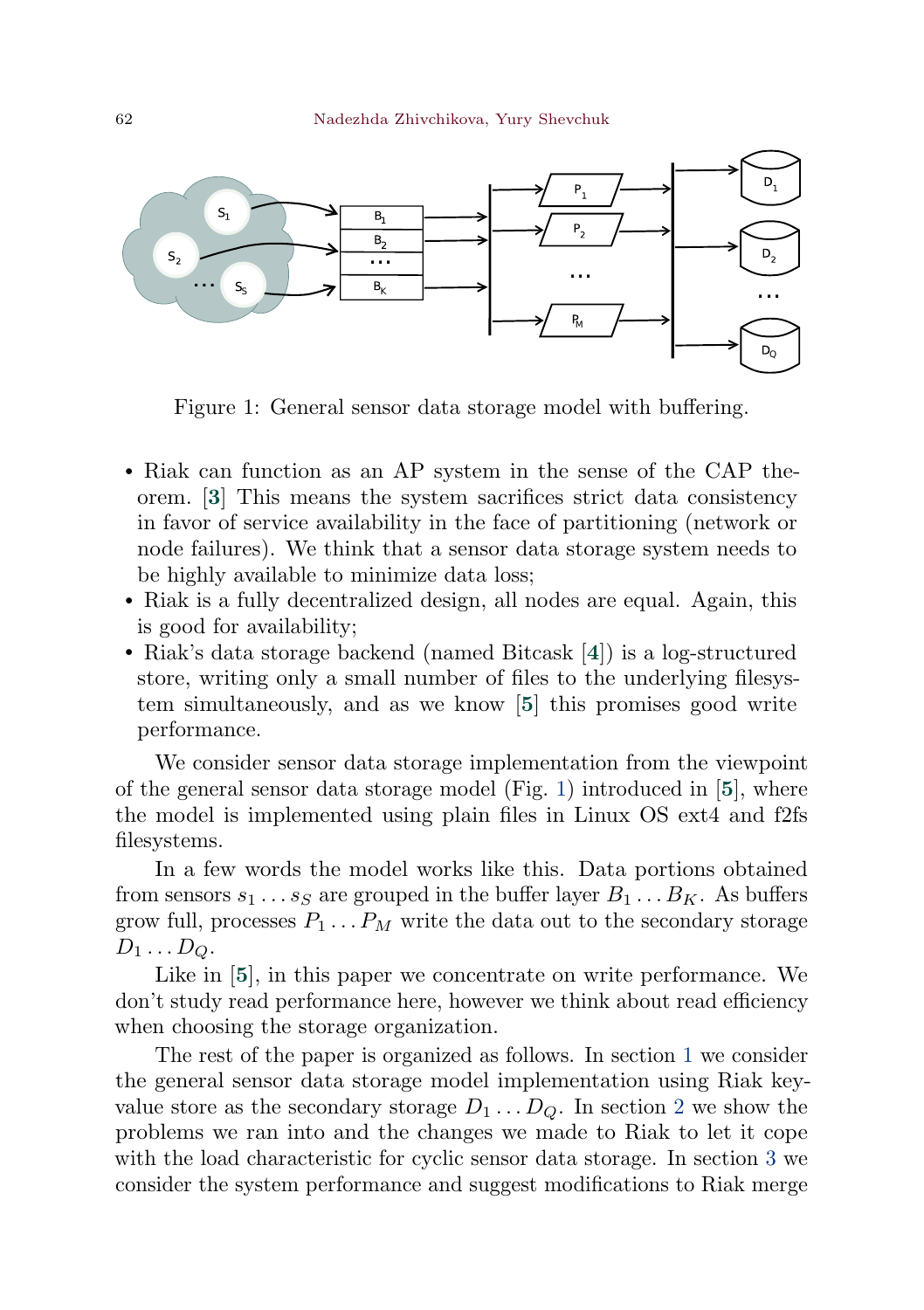<span id="page-2-1"></span>machinery. In section [4](#page-12-0) we test system performance and discuss the testing results. In section [5](#page-20-0) we suggest possible further steps to performance increase, and in section [6](#page-21-0) outline a Riak-based sensor data storage system architecture.

### <span id="page-2-0"></span>1. General storage model implementation based on Riak

The data in Riak are stored in the form of *objects*; every object is identified by a unique key and contains a value.

Riak objects differ from conventional files in that one cannot easily append data to objects: the objects are created with a value and then if you want to change the value you have to read the object, modify the value and store it in Riak again, which is not cheap. Therefore from the very beginning we are determined to use Riak objects in single assignment mode.

In the file-based general storage model implementation [[5](#page-23-4)] we appended data to files in portions of  $B$  bytes; in Riak-based implementation we will create objects with value size of  $B$  bytes instead. The objects' keys will be based on sensor identifier; Riak provides fast access to objects by the keys.

In the file-based implementation, write performance (with constant volume of data in the system  $V$ ) depended strongly on the number of sensors  $S$  as it translates directly to the number of files written simultaneously. In Riak-based implementation the write performance does not depend on ! All objects can belong to a single sensor, or every object can belong to its own sensor—there is no difference from Riak's perspective, it deals with a set of objects with user-supplied keys. Naturally, when growing  $S$ one has to reduce the data storage period  $Y$  to keep  $V$  constant.

# 1.1. The test routine

Riak properties were studied experimentally before. In [[6](#page-23-5)] they study Riak reaction to changing the number of cluster nodes (both increasing and decreasing): scalability, availability and elasticity — the linearity of Riak response to node addition or removal. They use basho-bench [[7](#page-23-6)] to generate the test load. In [[8](#page-23-7)] the author studies latency, availability and consistency properties in connection with Riak configuration.

By contrast, we test not Riak per se, but Riak bundled with the sensor data storage system. We are interested in write performance expressed in Megabytes per second, whereas the studies mentioned above consider throughput as the number of Raik operations per second, saying nothing about Riak object sizes. For the test program we use a fragment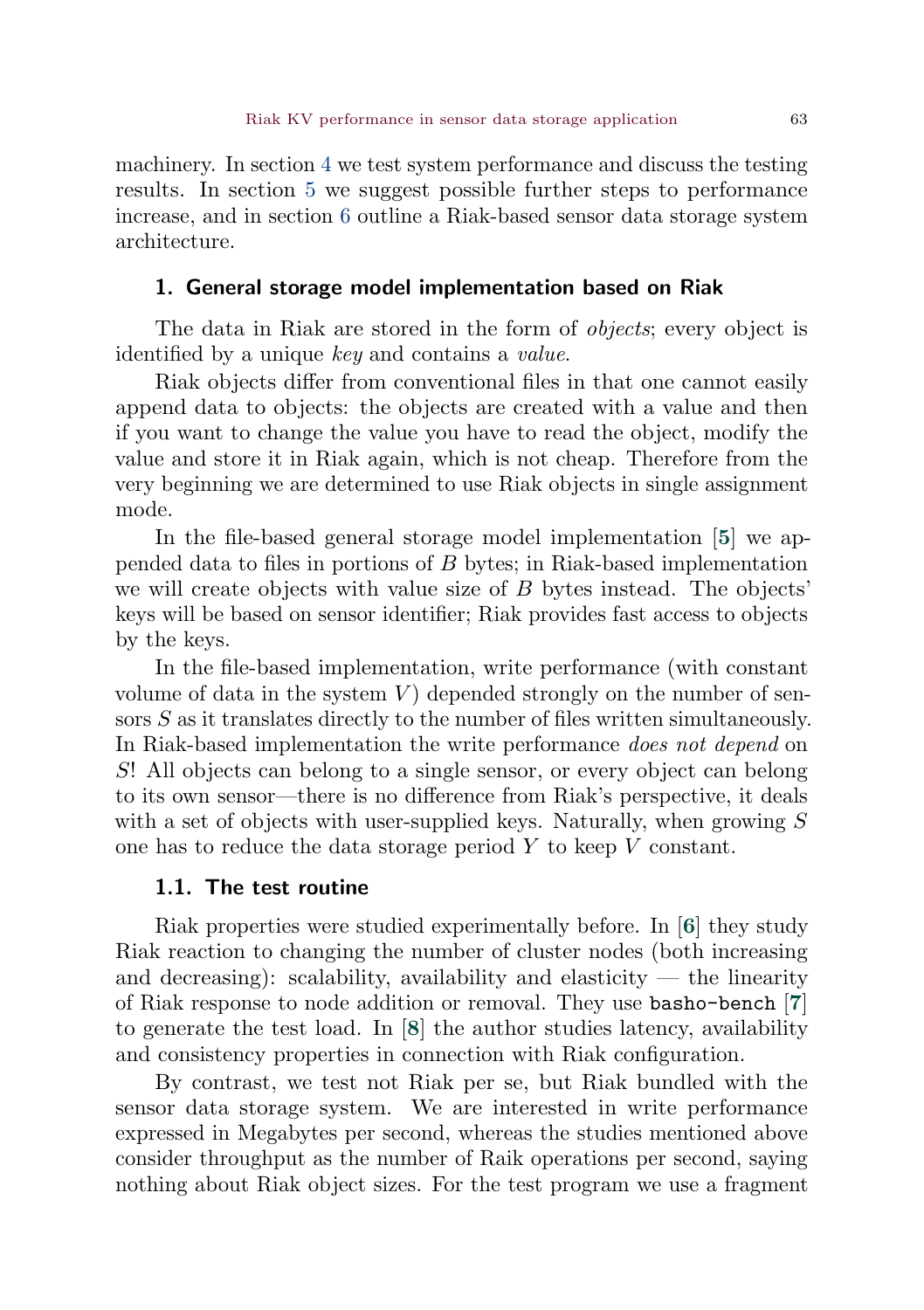<span id="page-3-1"></span><span id="page-3-0"></span>

Figure 2: Test program structure

of the future sensor data storage system—the fragment responsible for writing data from memory to Riak, and feed it with test data stream. From test to test, we change the test program, Riak configuration and (if necessary) Riak sources to achieve the best write performance. When satisfied with the performance, we will implement the rest of the system by building up on the test program.

At first we tried to implement the test in C language using Riak C driver [[9](#page-23-8)] in synchronous mode. We soon realized that single-threaded synchronous implementation does not perform well because of the round-trip delay in request handling. We thought to improve performance by using multiple requests concurrently using Riak C driver in asynchronous mode, but than decided to switch to Erlang language with Riak Erlang client [[10](#page-23-9)]. In Erlang one can use lightweight processes to implement multiple outstanding requests cleanly, doing one synchronous request per process.

The test program structure is shown at Fig. [2.](#page-3-0) Writer processes  $P_1.. P_M$  send put requests to Riak nodes  $R_1.. R_N$  in turn. The value in the put requests is a random data block of size  $B$ , while the key is a 32-bit number where the lower 24 bits contain a sensor number  $(1..S)$ , the higher 8 bits contain the writer process identifier  $(1..M)$ . The processes  $P_i$  imitate arrival of data portions from sensors  $S_1...S_S$  cyclically.

After every successful Riak put request the writer processes  $P_1..P_M$ send a message to the count process which registers the volume of data written to Riak. Once a minute the log process requests the counter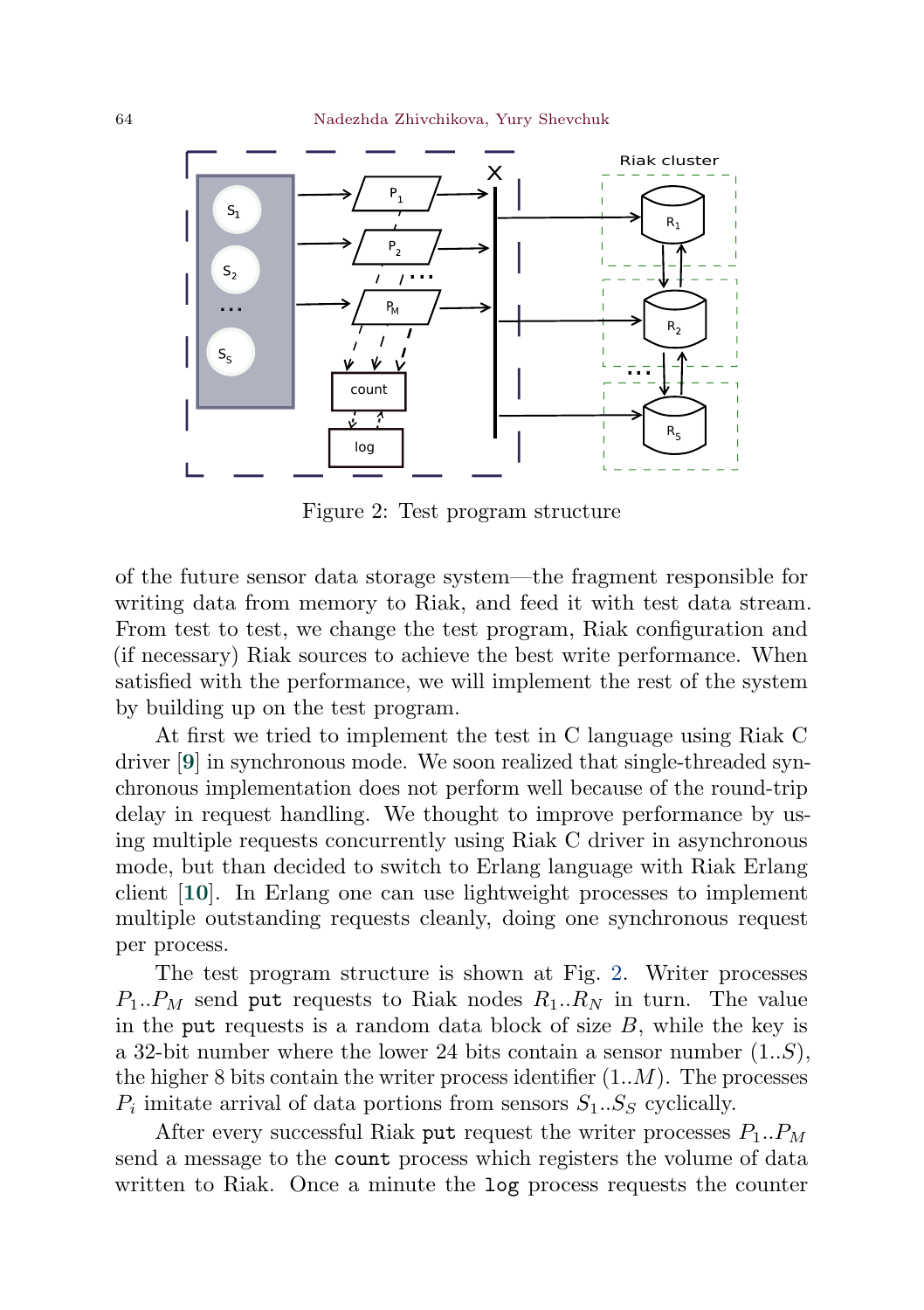<span id="page-4-0"></span>

| CPU                           | Type<br>Frequency<br>Cores                     | Intel(R) $Core(TM)$ i5-4670<br>3400 MHz<br>4                      |
|-------------------------------|------------------------------------------------|-------------------------------------------------------------------|
| RAM (2 DIMMs)                 | Type<br>Volume<br>Frequency                    | DDR3<br>$2048 \text{ MB} \times 2$<br>1333 MHz                    |
| Operating system              | Version<br>Architecture<br>Kernel version      | Debian 3.16.7<br>amd64<br>3.16.0-4-amd64                          |
| Hard disk drive               | Model<br>Volume<br>Rotation speed<br>Interface | Seagate Barracuda ST3500630AS<br>500 GB<br>7200 RPM<br>SATA 3Gb/s |
| Ethernet Network<br>interface | Model<br>Driver<br>Standard                    | Intel Ethernet Connection I217-V<br>e1000e<br>$1000$ BASE-T       |

Table 1: Riak node specification

state from the count process and writes it to a logfile along with the timestamp; the count process then resets the counter, starting a new accounting period.

The relative volume of data  $V$  created in Riak during the test depends on the test parameters as follows:

<span id="page-4-1"></span>
$$
(1) \t\t V = \frac{SBM}{C},
$$

where  $S$  is the number of sensors,  $B$  is the data buffer size equal to Riak object value size,  $M$  is the number of writer processes,  $C$  is the total filesystem volume of the whole Riak cluster,  $V$  is the planned volume of data in the system as a share of  $C$ .

When we start the test, the volume of data in Riak grows from zero to  $V$  and at this point stops growing no matter how long the test goes because after this point the number of objects in Riak does not change, new put requests create objects with keys that already exist in Riak, making old objects obsolete ("dead" in Riak terms).

The space usage in Riak node filesystems where Bitcask stores its data  $\left(\sum_{i=1}^{N} U_i\right)$  can be much higher than V; we will consider it in detail later.

System configuration of Riak nodes is shown in the Table [1.](#page-4-0) We used two variants of the test setup. At first we had a single test data generator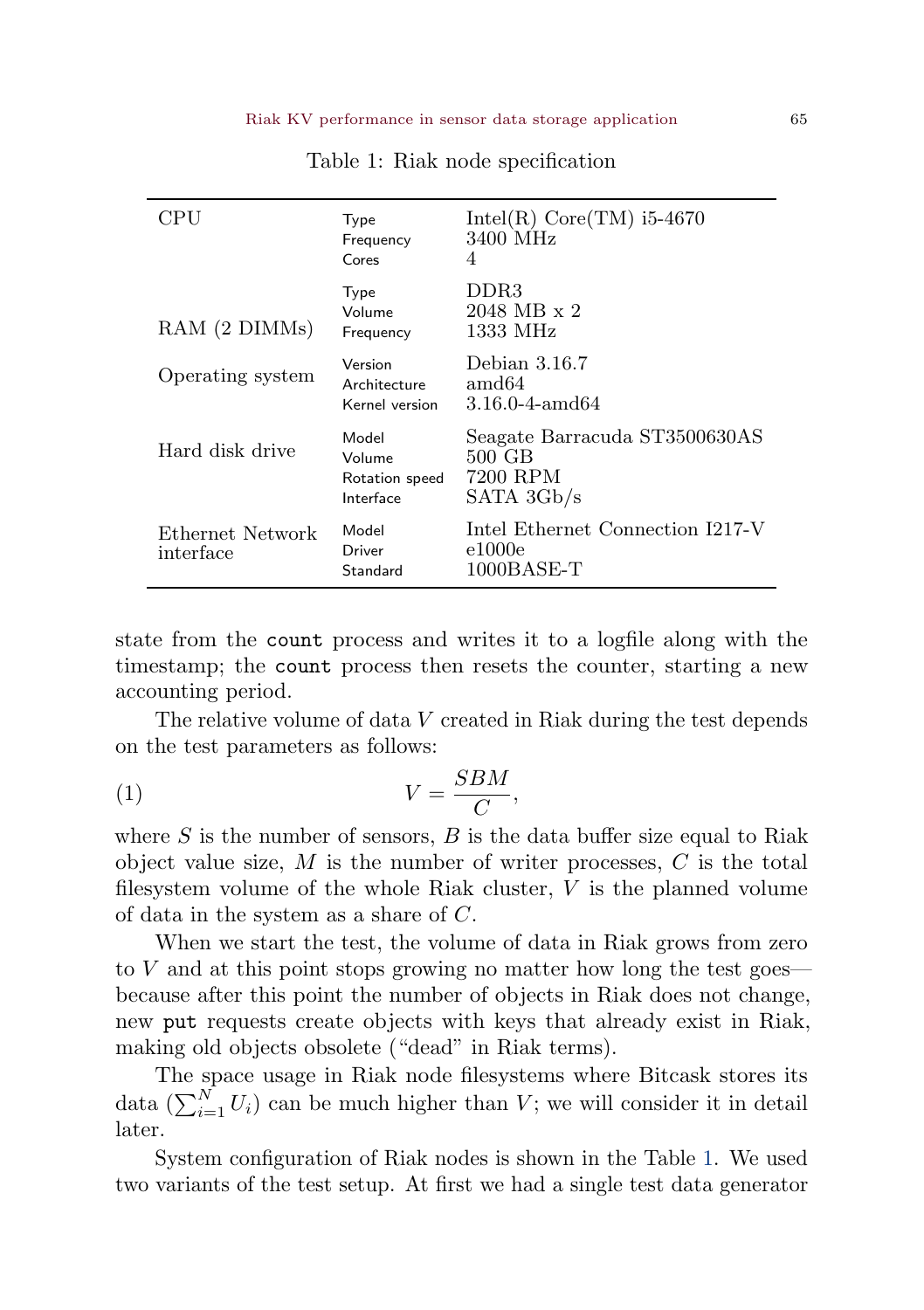<span id="page-5-1"></span><span id="page-5-0"></span>



(a) Test data generators  $S_i$  and Riak client processes  $P_i$  run on a front-end computer connected to Riak nodes  $R_1...R_5$  using a Gigabit Ethernet switch

(b) Data generators  $S_i$  and Riak client processes  $P_i$  run on every Riak node

Figure 3: The test setup

running on a dedicated front-end computer (Fig. [3\)](#page-5-0). As the performance grew in the course of the work, the network interface of the front-end computer became a bottleneck, and after working around that, the bottleneck shifted to network interfaces of Riak nodes. The interfaces carry not only new data sent from the front-end computer, but also Riak node-to-node traffic. At this point we decided on distributed data submission to the system (Section [6\)](#page-21-0), and continued the testing with test setup variant [\(b\)](#page-5-0) where every Riak node runs a test data generator, imitating data coming from external sources via an additional network interface.

Riak is configured with replication factor **n\_val=1** so as to obtain the upper estimate of performance in the tests. Increasing the replication factor would lower the performance and increase the load on system resources—primarily on the disk space and the network bandwidth. We did no testing for these effects in this paper. The replication setup in Riak is so versatile, we decided to postpone the testing until we can chose the configuration according to an end user requirements.

When building the graphs presented below we often apply data smoothing with the "exponentially weighted moving average" filter [[11](#page-23-10)].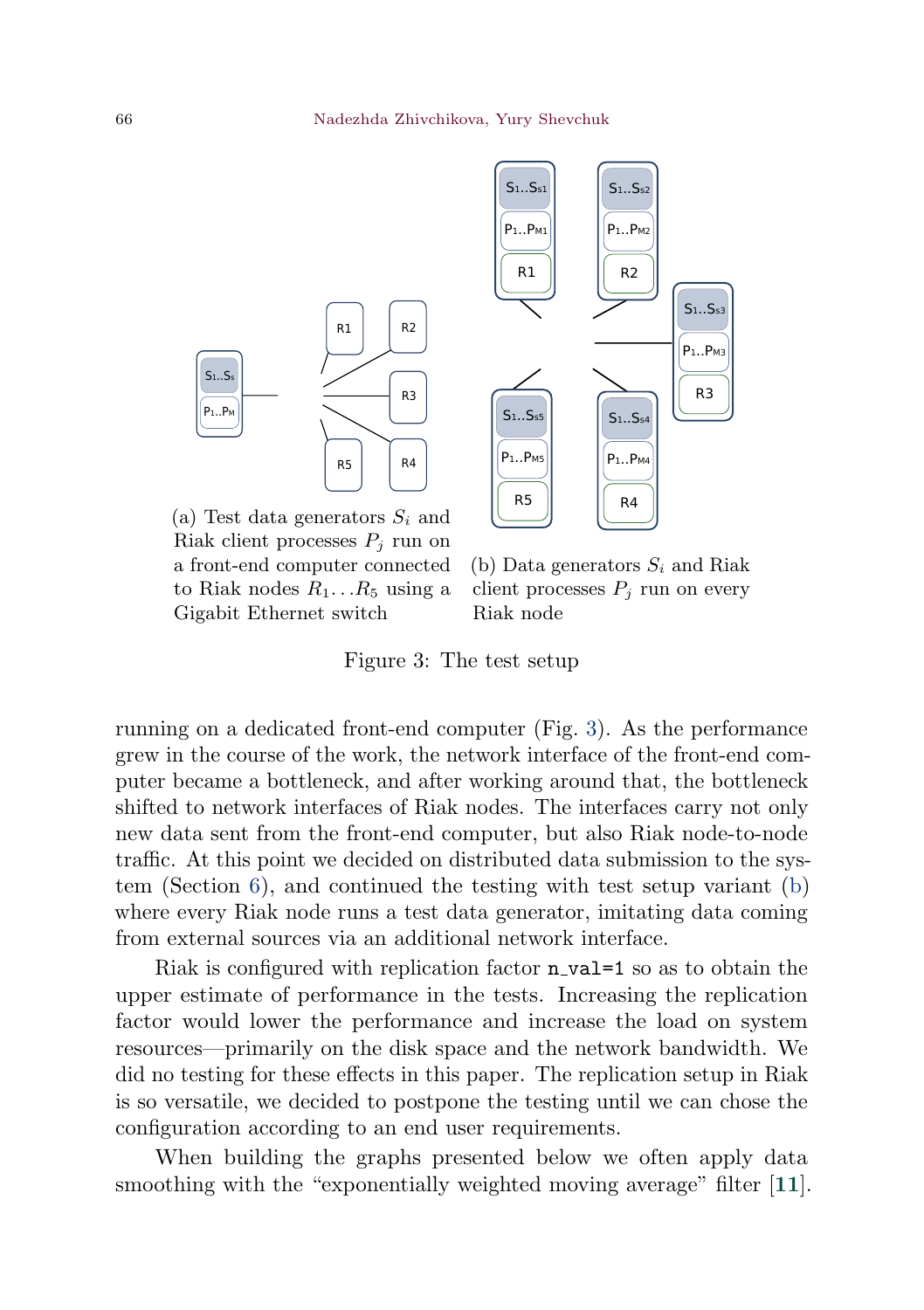<span id="page-6-2"></span>The smoothing constant  $\alpha$  is chosen individually for each graph as a tradeoff between the visual appearance and detail display. The fact that EWMA filter has been applied is shown in the graph legend; we use  $EWMAn$ notation to denote the ewma filter with smoothing constant of  $\alpha = 1/n$ .

# <span id="page-6-0"></span>2. Riak misbehaviour in massive write test

The first experience from running the Erlang test with Riak was surprising. Soon after starting the test the disk usage in the filesystem underlying Riak  $(U)$  reaches 100% and then Riak locks up refusing to accept more data (the put request start returning {error,enospc}). This was unexpected because the data volume  $V$  calculated from experiment parameters was considerably lower than the filesystem size  $C$ .

We found two causes for this behaviour.

# <span id="page-6-1"></span>2.1. Cause1: put—merge disbalance

We run Riak with the default Bitcask [[4](#page-23-3)] storage backend. Bitcask is a log-structured store: the data arriving in put requests are written to a single huge file. The file is rotated when it reaches a threshold which was set to 1 GB in these tests. An in-memory index called *keydir* provides mapping from keys to file positions where their respective data are stored.

When a put request contains a key already present in the store, the index is updated to point to the new data. The old data become obsolete ("dead" in Bitcask terms); they are still kept in a file but get requests for that key will read newer data instead. As more keys are updated, more old data become dead and it becomes necessary to reclaim the dead space, making it available for new data. The process of reclaiming dead space in Bitcask is called "merge".

The merge process runs in parallel with Bitcask API that handles put requests. The merge process operates on rotated files; it reads one or more files, filters out dead data and writes remaining live data to a new file, the merge result. The keydir is updated to reflect the data move. The files processed by merge are deleted and their blocks become available for new put requests.

The scheme works well as long as put requests are relatively rare. But when we flood Riak with put requests that set new values to existing keys, the merge process fails to keep up so the volume of dead data in Bitcask files grows. In the end, the merge process does not have enough filesystem space to write merged file so dead space cannot be reclaimed anymore. This is the lock-up situation: no space for merge to operate and no space for new data arriving in put requests.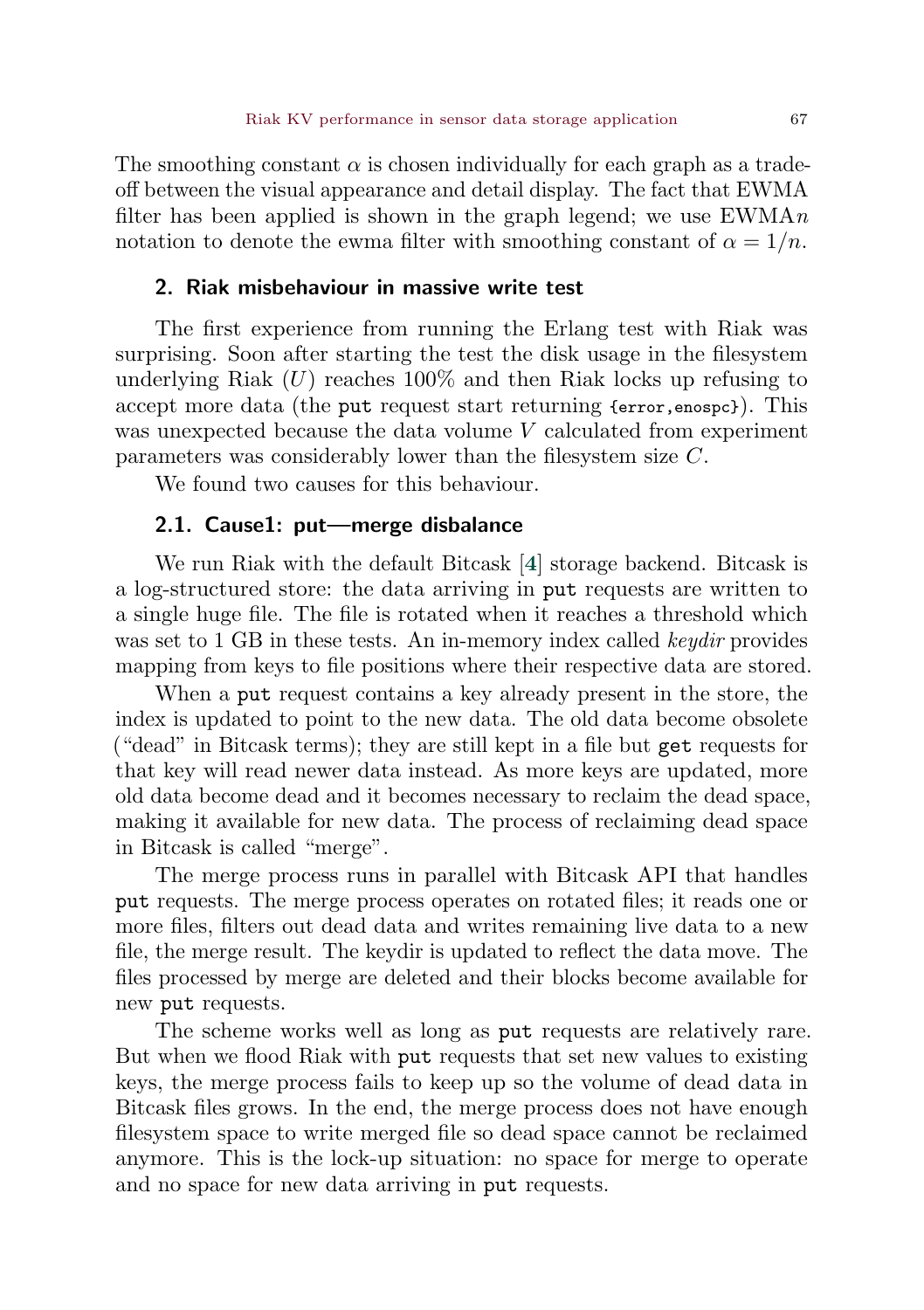# <span id="page-7-1"></span>2.2. Cause2: stale file descriptors

When the Bitcask merge process removes processed files, one can naturally expect the filesystem usage to decrease by the size of the removed files. But with Riak this sometimes (often) does not happen. We see the log line saying the file is merged and deleted, ls no longer sees the file but df shows steady filesystem usage increase—no decrease as one would expect after the deletion. Apparently the file is not actually deleted by the filesystem because it is held open by some process.

It turned out that Bitcask uses a file descriptor cache. Any descriptors used by get or put operations are kept for possible reuse. Obviously these descriptors should be closed and purged from the cache when the file is deleted, but doing so turned out difficult in current Bitcask implementation. Bitcask is implemented by a large number of light-weight Erlang processes. Merges are done by a separate process, and every Bitcask API client is also a separate process. The file descriptor cache is kept in private data (the "process dictionary") of the client processes. A file can be cached by multiple processes. Thus, when a file is deleted, we need to let all client processes know that the file is gone and need to be purged from the cache. Unfortunately, there is no easy way to do that.

We have found mentions of this problem dated back to 2013 [[12](#page-23-11),[13](#page-23-12)] but the problem still exists in contemporary Riak code (Riak KV 2.1.4). Probably most Riak users do not notice this problem because their Riak stores are large, files are numerous and get requests naturally rotate descriptors in the cache so the problem is mitigated. In our test configuration the store is relatively small (only 100GB per node), with 1GB rotation limit this yields as little as 100 files overall—they can all fit in the cache and stick there forever, so the problem manifests itself loudly.

## <span id="page-7-0"></span>2.3. Remedy to put—merge disbalance

To avoid the lock-up described above one can lower the rate of put request when the filesystem usage gets close to 100%, leaving more I/O and CPU resources to the merge process. Implementing rate control in the test program is not an option, because in distributed configuration the test program cannot know disk usage situation on the Riak nodes where its put requests are eventually handled. We decided to implement flow control using the fact that the clients are numerous but synchronous: they don't send another put request until the one already sent is finished. Thus all we have to do is to introduce a variable delay in put request handling.

To this purpose we define two thresholds of filesystem usage  $U$ :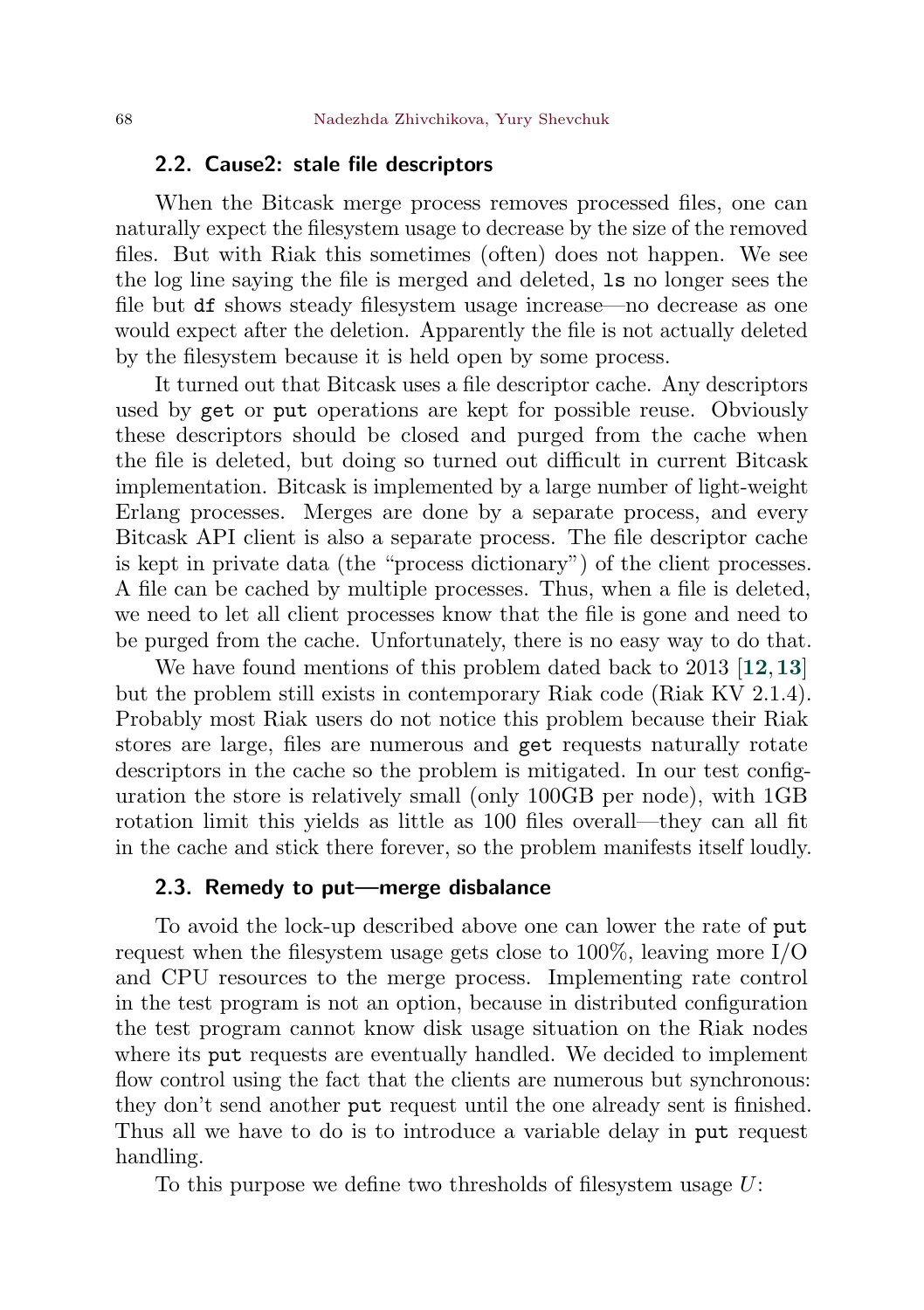- $U_l$  lower threshold; at this point and below, the delay is zero
- $U_h$  higher threshold: at this point the delay is as large as 1 second.

We calculate the throttling delay  $T$  based on  $U$  as follows:

$$
T = \max\left(0, \frac{U - U_l}{U_h - U_l}\right)
$$

We have set up throttling with  $U_l = 95\%$  and  $U_b = 100\%$  and now the merge process keeps up with dead data deletion so we observe lock-ups no more.

# 2.4. Remedy to stale file descriptors

So when the merge process removes a file, we need to let client processes know that the file is gone and need to be purged from the cache.

One can think of an event scheme: the merge process would broadcast a message "file X is deleted" to client processes. But there is no such thing as "broadcast message" in Erlang (and for a good reason). We would need to maintain a list of client Pids in the merge process; this is inconvenient but doable. Then, a client process is not part of Bitcask: it is a process from Riak that called a function from Bitcask API. Even if it is sent a message, it will only be able to react on it (delete the file) when the client process performs another put or other Bitcask API operation—that is, we get a generally unpredictable delay. Further, the process might have its own message handling code outside Bitcask which can be confused by unfamiliar message. In short, the message idea is unfeasible.

The right way to do this is probably to get rid of multiple descriptor caches in client processes, implement common cache as a named ETS table accessible to the merge process (for descriptor purging) and to the client processes (for descriptor reuse).

For the purposes of this study, we implemented a quick workaround: let every client process inspect its cache periodically, checking existence of every file using stat system call. This rude workaround is good enough for our purposes because in our test every client process enters Bitcask often, hence the time interval from file removal to cache entry purging is never much longer than the inspection period.

# <span id="page-8-0"></span>3. Merge efficiency

With changes from Section [2](#page-6-0) in place the test no longer crashes and we can study the system performance.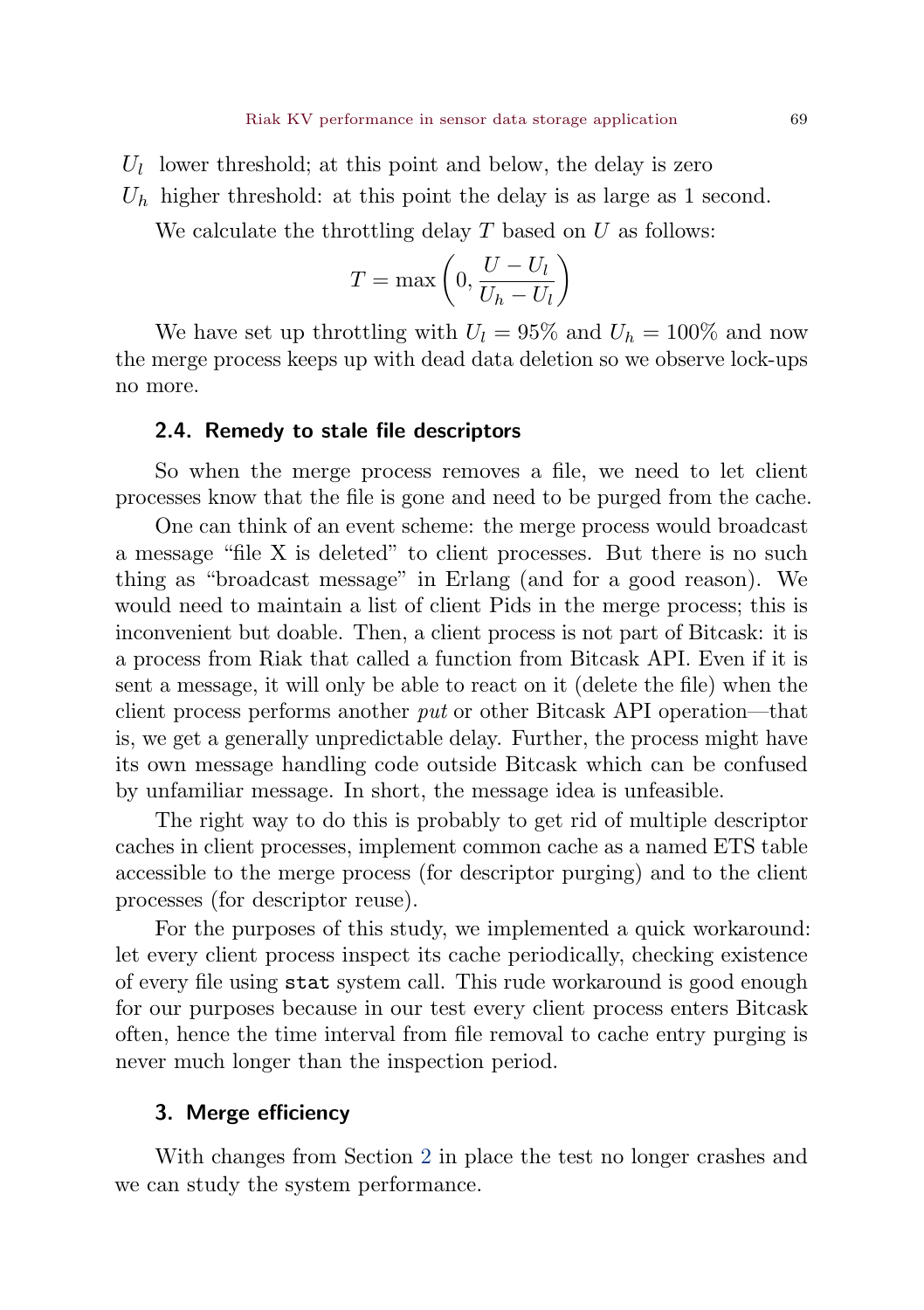<span id="page-9-1"></span><span id="page-9-0"></span>

Figure 4: Performance variation during a test. The point  $M$  is where the merge activates and we see the performance drop

Looking at write speed change at Fig. [4](#page-9-0) we observe decent speed in the beginning and then it drops abruptly when the merge activates. In the beginning the filesystem usage  $U$  is low, the merge is not required, the filesystem only gets write requests to Bitcask files which are few. When the merge activates, the filesystem starts getting read requests which compete with write requests which lowers the performance considerably.

Our experience with Riak suggests that Riak developers primarily targeted applications where the data retrieval requests (get) prevail while data deletion (delete) or update (put) requests are relatively rare so the need for merge arises unfrequently. Riak can even be configured to do merge operations in off-peak hours (bitcask.merge.window [[14](#page-23-13)]).

In the cyclic sensor data storage application the situation is quite the opposite. We have an intensive flow of put requests that update data for existing keys so the need for merge exists nearly always. This way, to increase system performance we have to improve merge efficiency.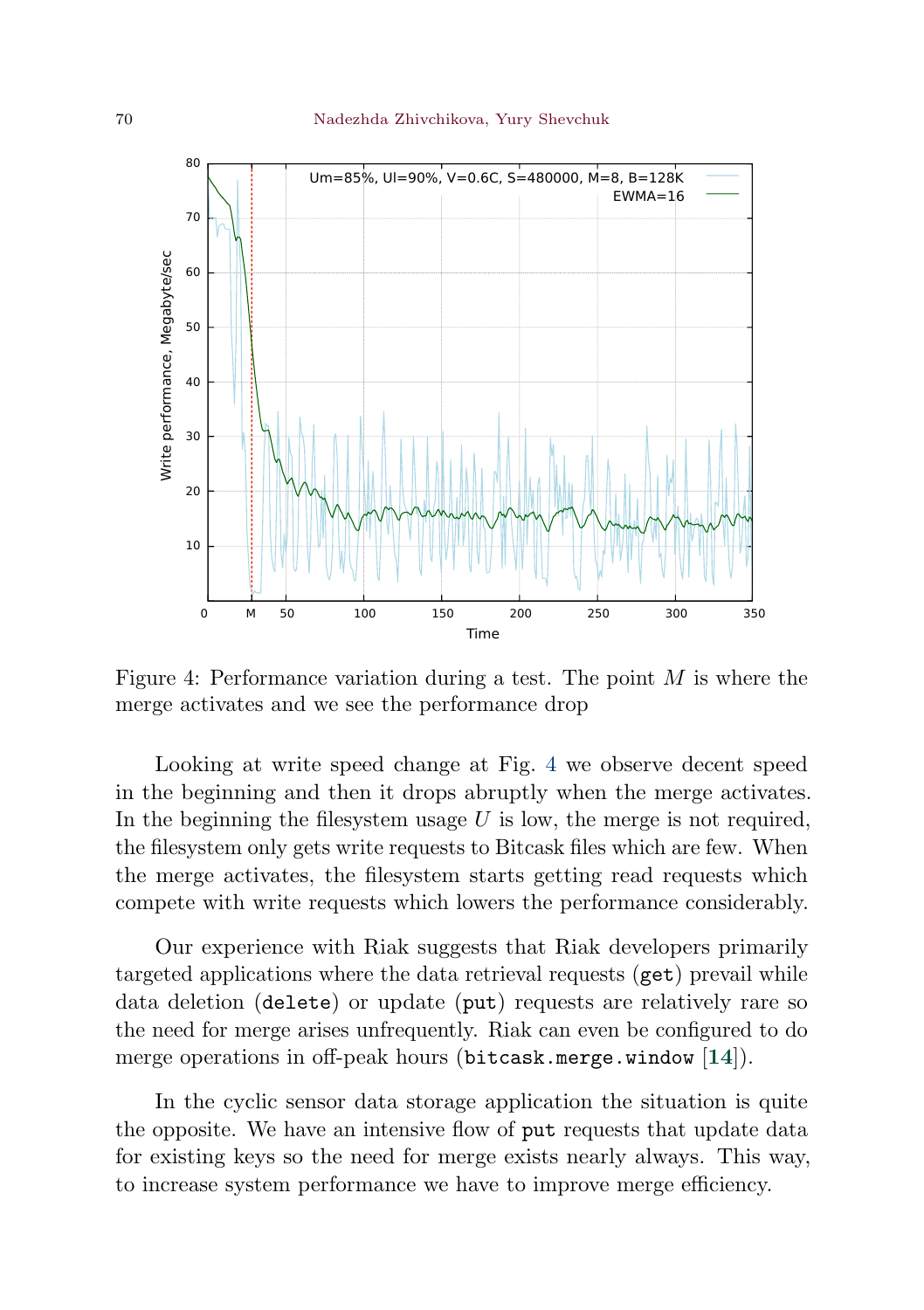<span id="page-10-2"></span><span id="page-10-1"></span>

Figure 5: Write performance and average dead data share in merged files by relative volume of live data in the system  $V$ 

# 3.0.1. Merge queue control

The merge in Riak is implemented by several Erlang processes. In every *vnode*<sup>[1](#page-10-0)</sup> a dedicated Erlang process monitors the rotated Bitcask files and decides which files will participate in the nearest merge based on the configured bitcask merge policy [[14](#page-23-13)]. The list of participant files is sent to the merge queue. The queue is run by a merge process; there is exactly one merge process per physical node. The merge process handles the queued files in FIFO order; it reads the file through, skipping dead data and copying live data to a new file—the merge result.

The files in the queue belong to different vnodes and differ by dead data ratio  $D$ . The merge efficiency must be proportional to  $D$ : the larger the dead data share, the less live data are there to copy, the more space will be freed by the merge. Indeed, at Fig. [5](#page-10-1) one can observe distinct

<span id="page-10-0"></span><sup>1</sup>vnode in Riak—a short for "virtual node" responsible for storing data with keys whose hash values fall in certain range. The number of vnodes in the system is a Riak configuration parameter and is normally several times higher than the number of physical nodes. Vnodes are distributed (nearly) evenly over the physical nodes and can be redistributed when physical nodes are added of removed from the system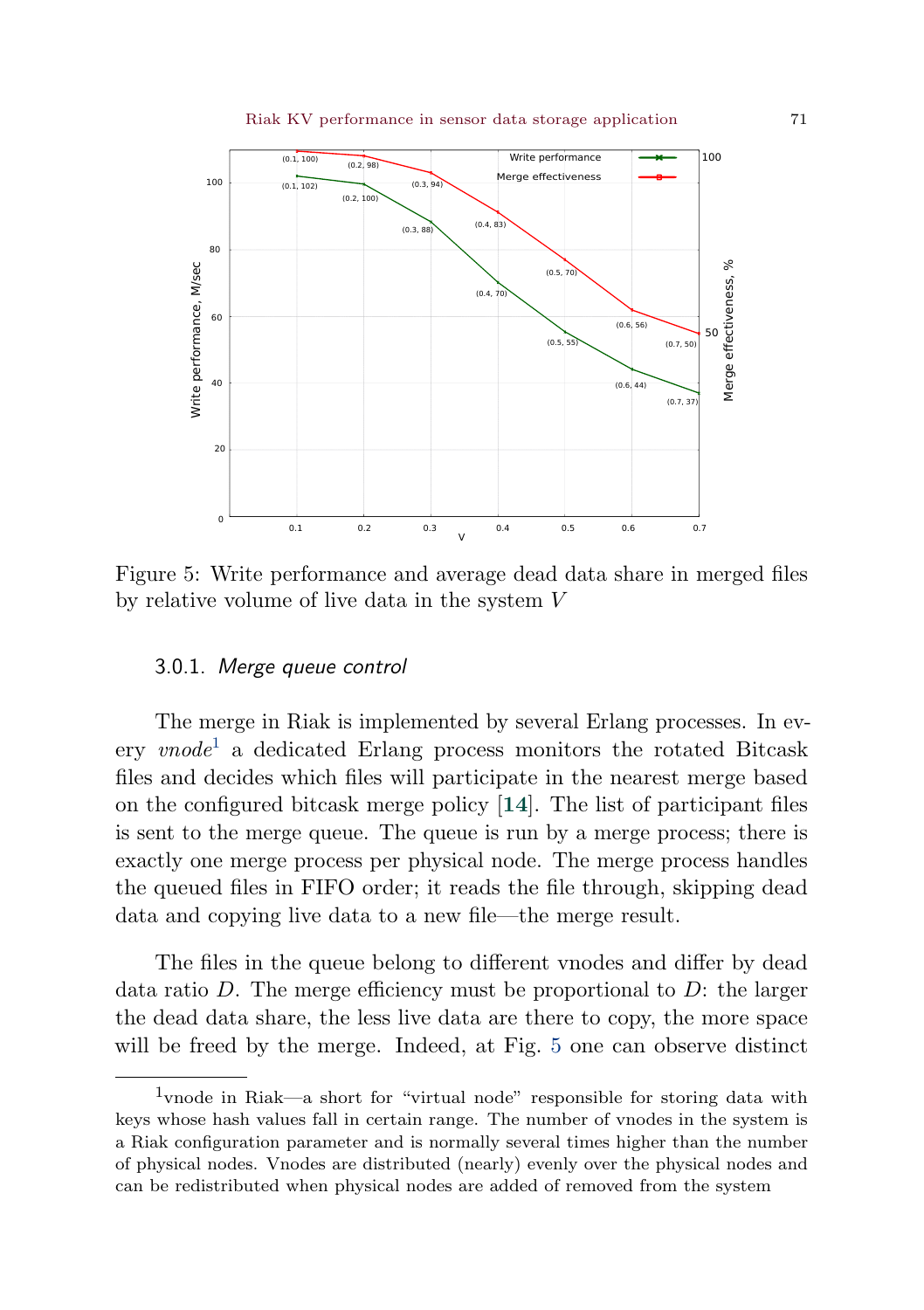correlation between the system performance and the average share of dead data in the files committed to merge. This way, we could improve merge efficiency by smarter queue handling—processing the files with higher  $D$ first.

## 3.0.2. Merge trigger based on filesystem usage  $U$

Riak merge policy configuration allows one to specify when the merge should start based on file fragmentation threshold, either key- or datawise. It turns out that in write-intensive applications you cannot configure merge trigger properly with these parameters. If you set the threshold high, you risk to run out of filesystem space. If you set the threshold low, the merge will start too early and needlessly consume I/O bandwidth competing with put activity. We would like the merge process to maintain U at certain level, say  $90\%$ , but achieving that is not possible with static fragmentation threshold setting.

With time, the share of dead data  $D$  in Bitcask files only grows, so the later we start merging, the higher merge efficiency we obtain. This suggests that one shouldn't start merging at all until  $U$  is above the configured threshold. Riak could track filesystem usage  $U$  using df utility or statfs system call and trigger the merge only when it is necessary to free up some disk space.

#### <span id="page-11-0"></span>3.0.3. Quick merge for 100% dead files

The files with all data dead  $(D = 1)$  are an important special case. These files do not need merge proper: no need to read the file for the remaining live data, the file can be simply deleted. This is much more efficient than the regular merge procedure.

# 3.0.4. The Fisherman algorithm

We will re-implement merge control using an algorithm which is similar to that of a fisherman who fishes to satisfy the hunger. When the fisherman is not hungry, he lets small fish go, taking only big fish. If no big fish appears for a long time, the fisherman gets hungry and starts taking smaller (medium) fish. If the medium fish is plentiful enough to sate, the fisherman continues to catch and eat the middle fish, still letting the small fish go. If there is not enough middle fish, the fisherman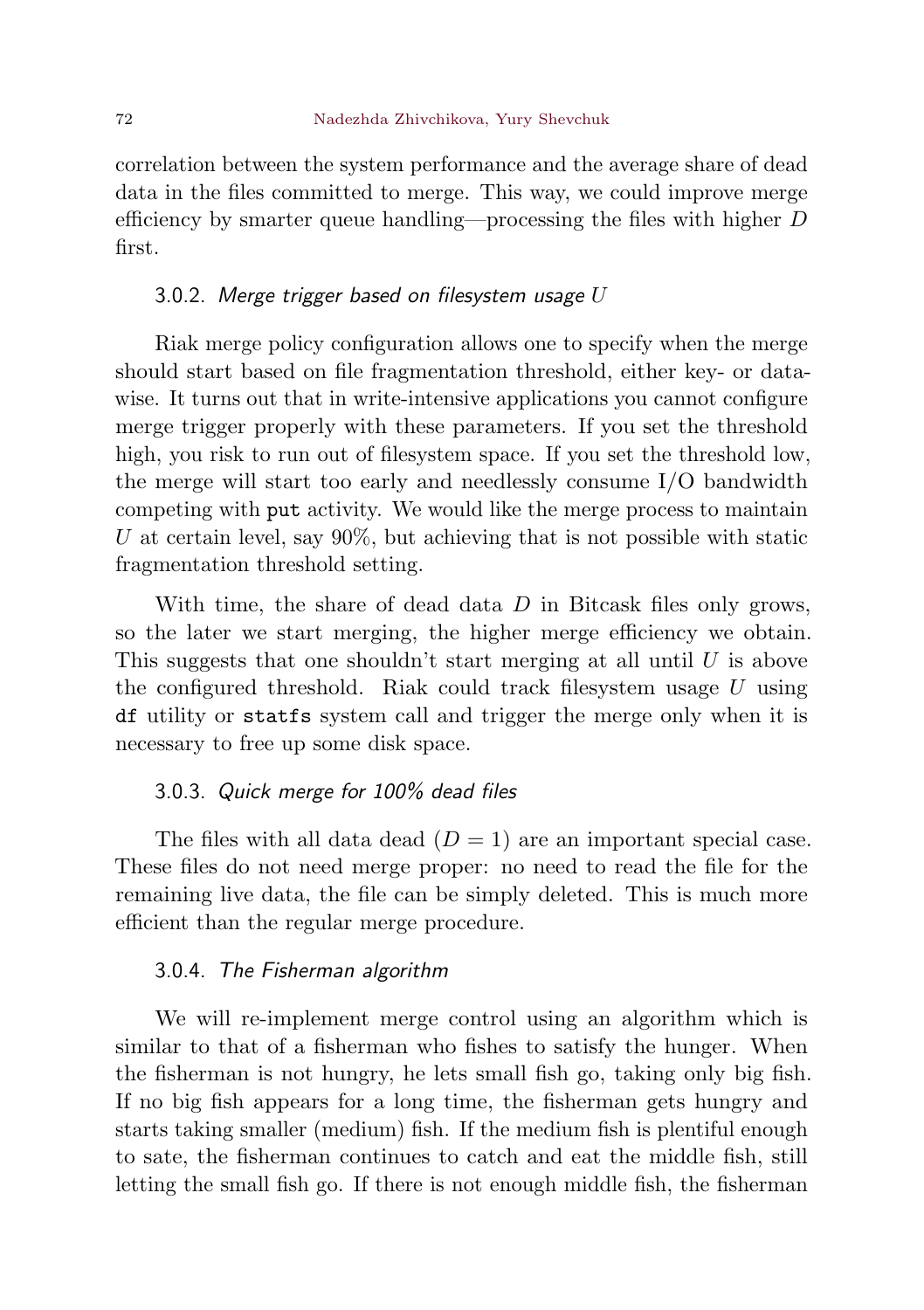lowers sights further, taking smaller and smaller fish. With time, the fisherman adapts to the pond he fishes in: he knows the size of fish to take or let go to always be satisfied without eating too small fish.

D will denote the fish size  $D = 1$  meaning the biggest fish,  $D = 0$ the smallest fish.  $D_m$  is the "take fish" size threshold that the fisherman finds by experience. The fisherman never lets go the biggest fish  $(D = 1)$ , even if he is not hungry at all—but biggest fish is not caught frequently enough for this rule to cause overeating.

When applying the Fisherman algorithm to merge queue control, the fish size corresponds to the share of dead data  $D$  in a queued file. The hunger is expressed as  $H = (U-U_m)/(1-U_m)$ , where U is the current filesystem usage level,  $U_m$  is the target level that the algorithm should sustain.

A queued file is selected for merge when  $D \ge D_m$ , where

$$
D_m = \begin{cases} \min(1 - H, \text{ewma}(D_i)), & H > 0 \\ 1, & H \le 0. \end{cases}
$$

Here  $\mathsf{ewma}(D_i)$ , an exponentially weighted moving average of all the fish eaten, stands for fisherman's memory of what fish is eatable.  $D_m$  depends on the hunger  $H$  also, which provides for learning: if the hunger made the fisherman take an unusually smaller fish, ewma will lower and in the future the fisherman will take smaller fish even if not too hungry. On the other hand, if an unusually big fish is caught, ewma will rise so the fisherman will not take small fish in the hopes for more big fish in the near future.

## <span id="page-12-0"></span>4. Testing

The parameters of all experiments we do are tied by [1](#page-4-1) (page [65\)](#page-4-1). We run the same test program with different parameter values to study the system behaviour.

#### <span id="page-12-1"></span>4.1. Write performance by live data share  $V$

In the first place we would like to know if the measures taken in Section [3](#page-8-0) helped to lessen the performance drop with merge activation. We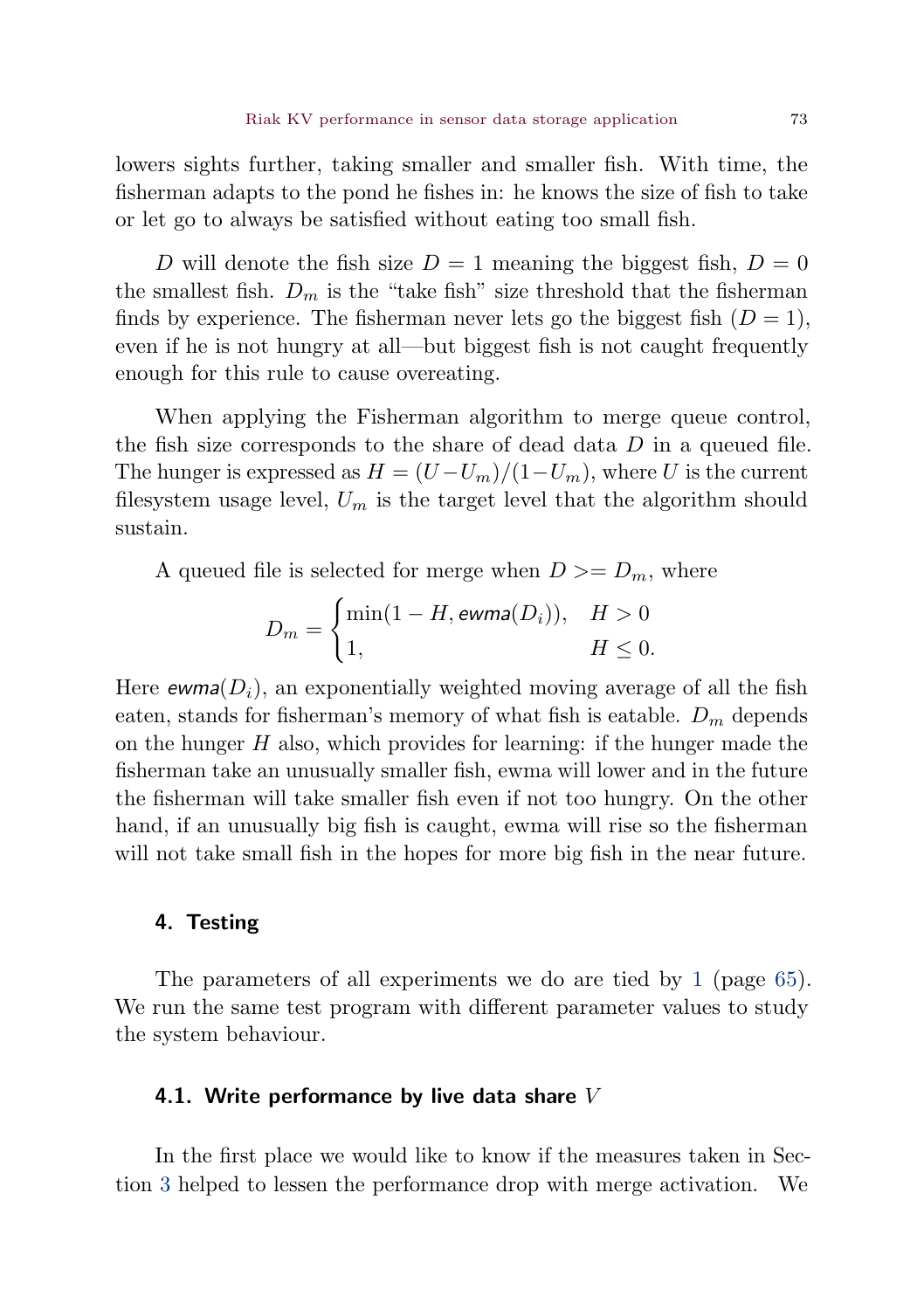<span id="page-13-0"></span>

B=128K, M=8, EWMA=16

Figure 6: Write performance change during the test at different levels of live data in the store  $V$ 

have repeated the tests shown at Fig. [4,](#page-9-0) [5,](#page-10-1) the results are shown at Fig. [6.](#page-13-0) We varied  $V$  by changing the number of sensors  $S$ . The tests were done with a single Riak node  $(N = 1)$ : there is no sense to use multi-node setup at this point as the merge is performed autonomously by every node.

The performance drop became smaller indeed as compared to Fig. [4.](#page-9-0) The improvement is the most clear in tests with lower  $V$  because in these tests there are many files with  $D=1$  in the merge queue and these are processed efficiently thanks to optimization in Section [3.0.3.](#page-11-0)

In the test with  $V = 0.9$  the system works in C area (Fig. [7\)](#page-14-0) where files being merged contain little dead data  $(D \text{ is close to zero})$ , the merge efficiency is low and the system has to throttle put requests (Section [2.3\)](#page-7-0). Now that we improved the merge efficiency, the system does not have to resort to throttling with  $V \leq 0.8$ , which can be considered an achievement.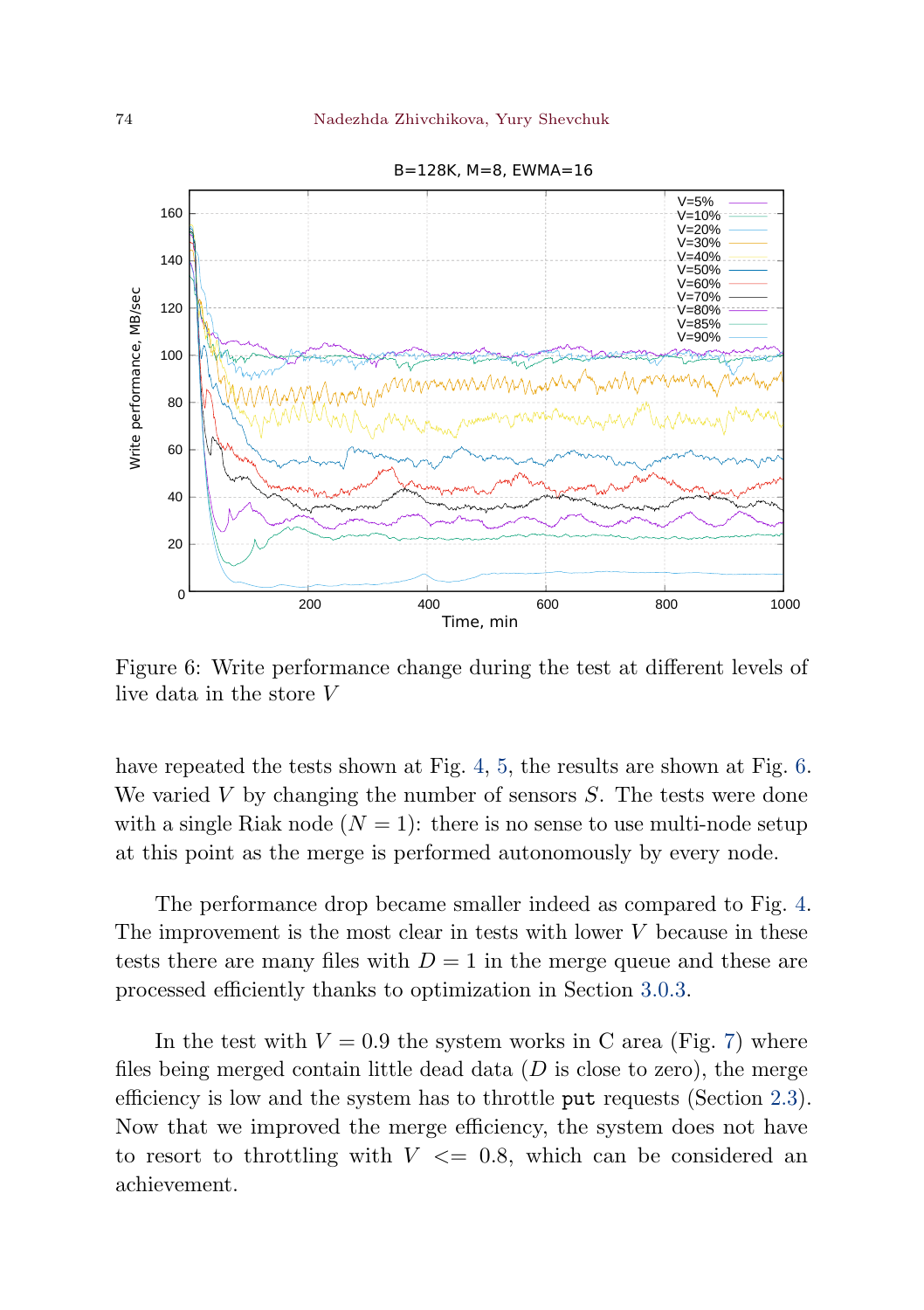<span id="page-14-0"></span>

Figure 7: A area—efficient merge, B area—less efficient merge ("conventional mode"), C area—merge is slower than flow of new data, put requests throttle activated

<span id="page-14-1"></span>

Figure 8: Settled write performance by live data share  $V$ , before and after Section [3](#page-8-0) optimizations

Fig. [8](#page-14-1) summarizes test results before and after optimization to demonstrate the optimization effect.

# 4.2. Write performance vs. Bitcask rotation size  $R$

The best performance so far is achieved in "A" area (Fig. [7\)](#page-14-0), where the need for disk space is satisfied purely by merging files with  $D = 1$ , so the merge process consumes almost no resources thanks to Section [3.0.3](#page-11-0) optimization. This operation mode resembles a boat moving in planing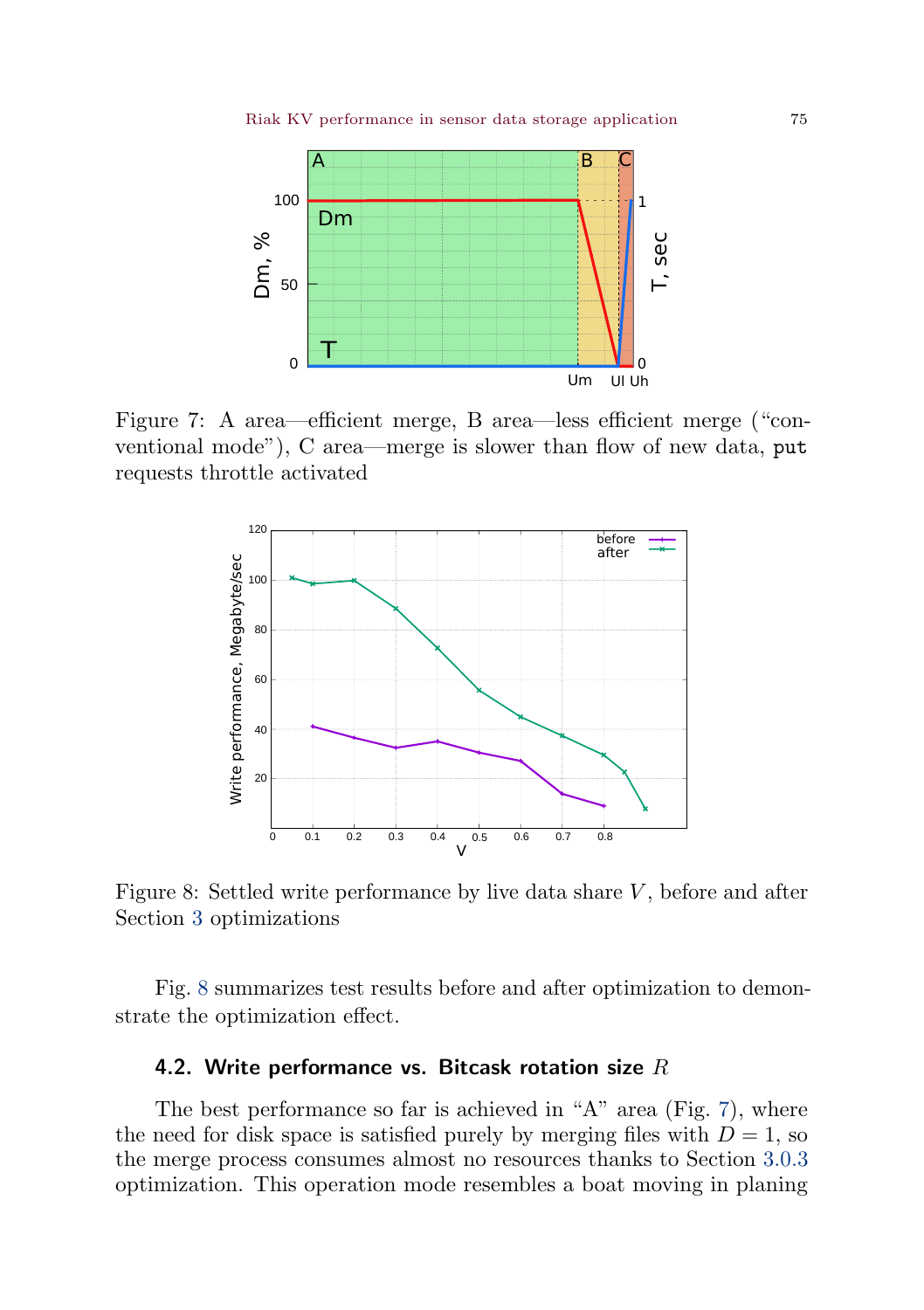<span id="page-15-0"></span>

Figure 9: Distribution of live data in Bitcask files at the moment  $U = U_m$ at three different Bitcask file rotation sizes.

mode when the water resistance to the move drops drastically. We will use the term "planing" to denote the system working in "A" area.

In Section [4.1](#page-12-1) tests we achieved planing by lowering the live data volume  $V$  which also has the negative effect of lowering the available storage space. Could we achieve planing without lowering  $V$ ? For that we would need to have a mergeable file with  $D=1$  in at least one vnode of the physical node where  $U$  have reached  $U_m$  threshold.

The average number of Bitcask files per vnode at the moment  $U = U_m$ is given by

$$
(2) \t\t\t F = \frac{C_i}{n_i} \frac{U_m}{R},
$$

where  $R$  is the Bitcask rotation size (bitcask.max\_file\_size),  $C_i$  is the filesystem capacity on the physical node number  $i, n_i$  is the vnode count on the physical node. The specifics of our test is that all Riak objects created by it have equal lifetime: the earlier an object is created or updated, the sooner its data become dead when replaced with new data. This way, live and dead data distribute across Bitcask files as shown on Fig. [9.](#page-15-0)

From Fig. [9](#page-15-0) we can construct the planing condition:

<span id="page-15-1"></span>
$$
(3) \tG \le (F-1)R,
$$

where  $G = V \frac{C_i}{n_i}$  is the volume of live data in one vnode. By substituting F and G to  $(3)$  we obtain the planing condition in the R by V form:

<span id="page-15-2"></span>(4) 
$$
R \leq \frac{C_i}{n_i}(U_m - V).
$$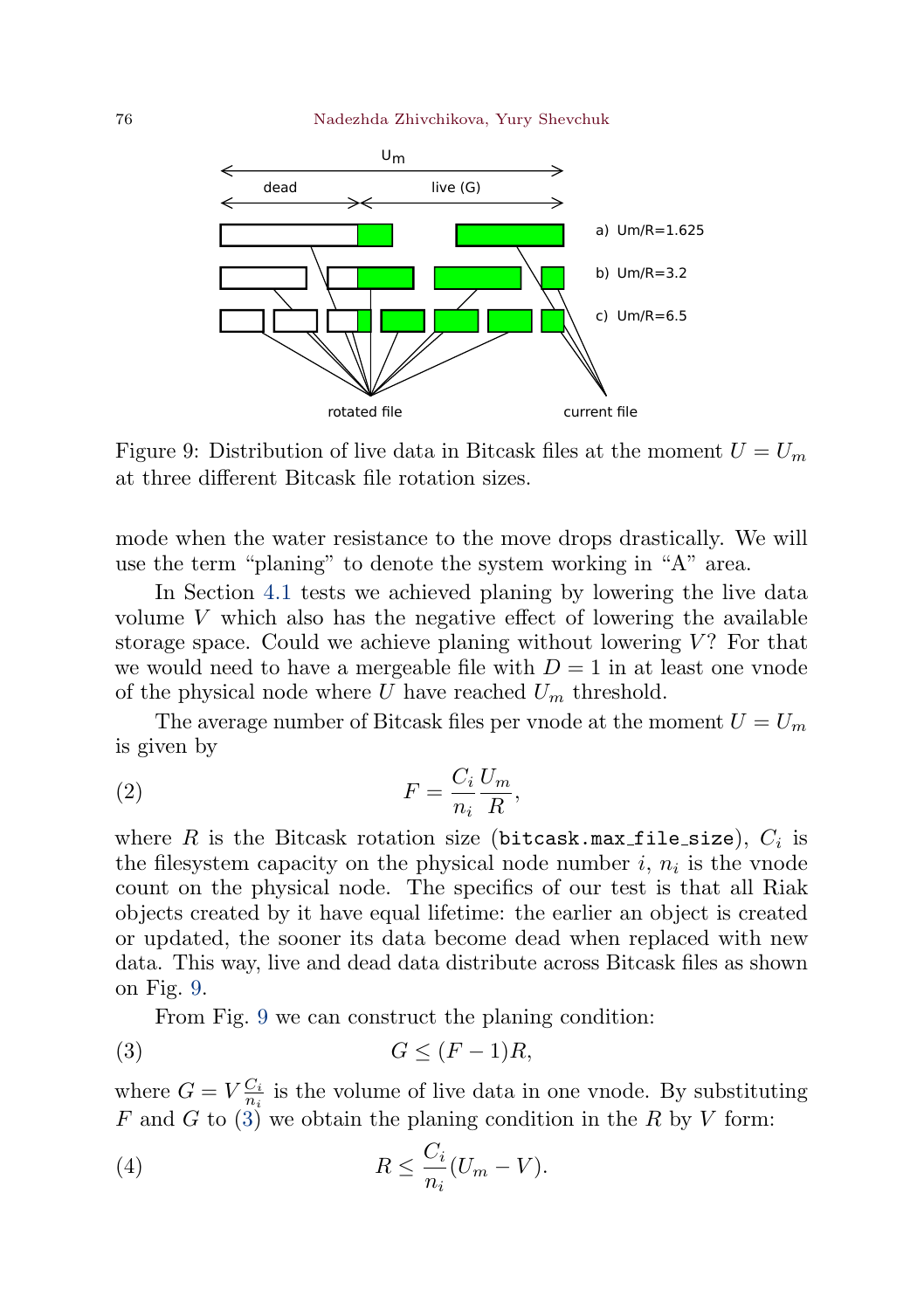<span id="page-16-0"></span>

Figure 10: Write performance vs. Bitcask file rotation threshold  $R$  with different node filesystem capacity  $C_i$  and relative data volume  $V$ .

Relation [\(4\)](#page-15-2) is only approximate as it does not account for nonuniform data distribution among vnodes, space taken by auxiliary Bitcask files, and filesystem overhead. Still it is usable as a reference point for Riak configuration. One should also take into account that the number of vnodes on a physical node  $n_i$  can change when the system gets partitioned.

From  $(4)$  we see the system will remain planing when increasing V if we decrease  $R$  proportionally. However when decreasing  $R$  we will have more frequent file rotations which adversely affects performance (Fig. [10\)](#page-16-0).

The tests shown at Fig. [8](#page-14-1) were done at  $C_i = 100 \text{GB}, R = 1 \text{GB},$  $n_i = 64$ ,  $U_m = 0.8$ . This is not the best possible configuration: the planing condition is true only for  $V \leq 0.16$ . In reality the test at  $V = 0.2$ still demonstrates the maximum performance, it gets worse only at  $V = 0.3$ . According to the system log, at  $V = 0.2$  the system is still planing, and only at  $V = 0.3$  it is not planing anymore. We have told that [\(4\)](#page-15-2) is only approximate and indeed observe a small bias to the lower side, probably caused by nonuniform data distribution over vnodes. The condition [\(4\)](#page-15-2) is formulated for the worst case where files in all vnodes grow evenly and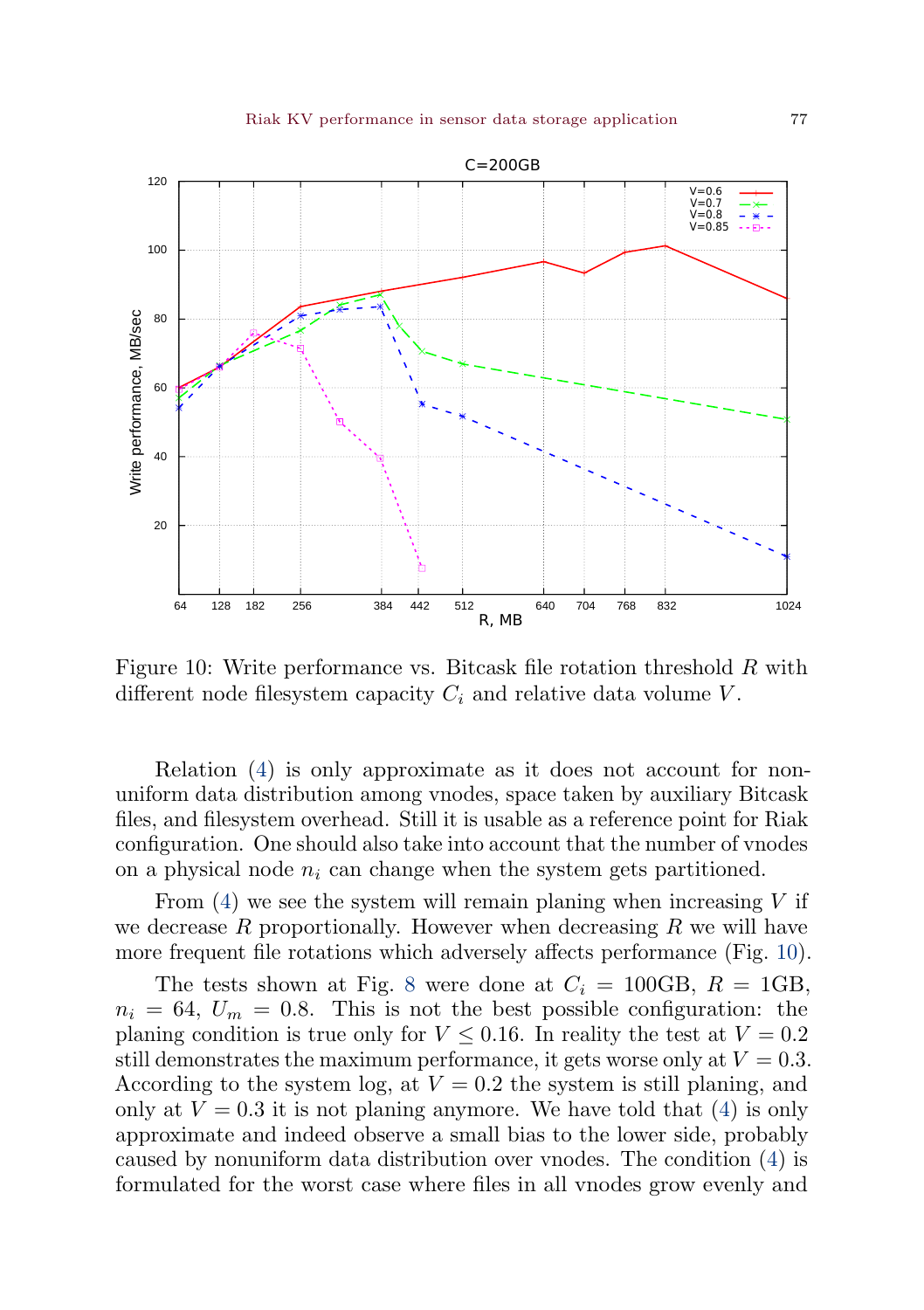<span id="page-17-0"></span>

Figure 11: Write performance vs. data volume  $V$  in planing mode

at  $U = U_m$  all vnodes suggest merge candidates with the same D. When the distribution is non-uniform, some vnodes can suggest candidates with  $D = 1$  even if average D among all candidates is much less than 1. Even one candidate with  $D = 1$  is sufficient to sustain planing.

#### 4.3. Write performance vs. data volume  $V$  when planing

The purpose of the test is to find a balance between performance and disk space efficiency. These tests differ from the test in Section [4.1](#page-12-1) by using optimal Bitcask rotation threshold  $R$  for each test according to [\(4\)](#page-15-2), so in all tests the system was planing. The test results are shown at Fig. [11.](#page-17-0) We believe the performance drop at  $V > 0.6$  is due to filesystem fragmentation. When increasing  $V$ , filesystem usage  $U$  grows as well, increasing probability of file fragmentation which in turn can reduce the filesystem write performance.

When configuring the system one should take into account that  $V$  will increase in case of system partitioning. For example, in a five-node cluster configured to work at  $V = 0.6$ , a node failure will case the relative data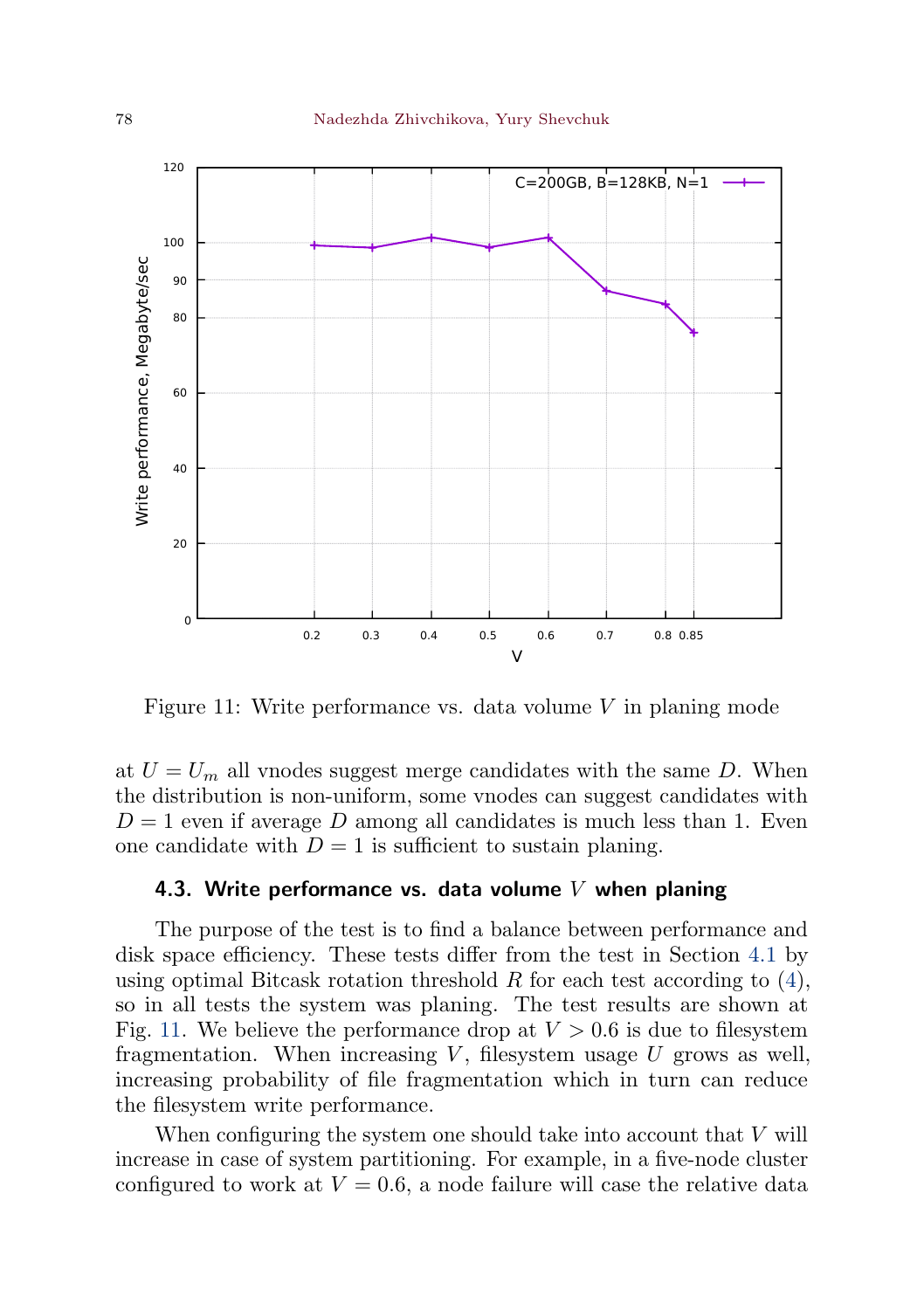<span id="page-18-1"></span><span id="page-18-0"></span>

Figure 12: Write performance vs. Riak object size  $B$ 

volume increase to  $V = 0.75$  which will aggravate the impact of the failure on performance. With one node of five failing the performance drop will be not 20% as one would expect, but 35%.

## 4.4. Write performance vs. Riak object size  $B$

The purpose of the test is to find how the write performance depends on Riak object size. Riak documentation [[15](#page-23-14)] recommends "that Riak objects stay smaller than 1-2 MB and preferably below 100 KB". However it says nothing on performance with smaller object sizes like  $1...4KB$ .

As the performance is strongly affected by data volume  $V$  (Section [4.1\)](#page-12-1), in this test series we will maintain constant  $V = 0.6$ . To achieve this, when changing B we also change the number of sensors  $S$  — that is, when reducing  $B$  we decrease the size of Riak objects but increase their number. The test results are shown at Fig. [12.](#page-18-0)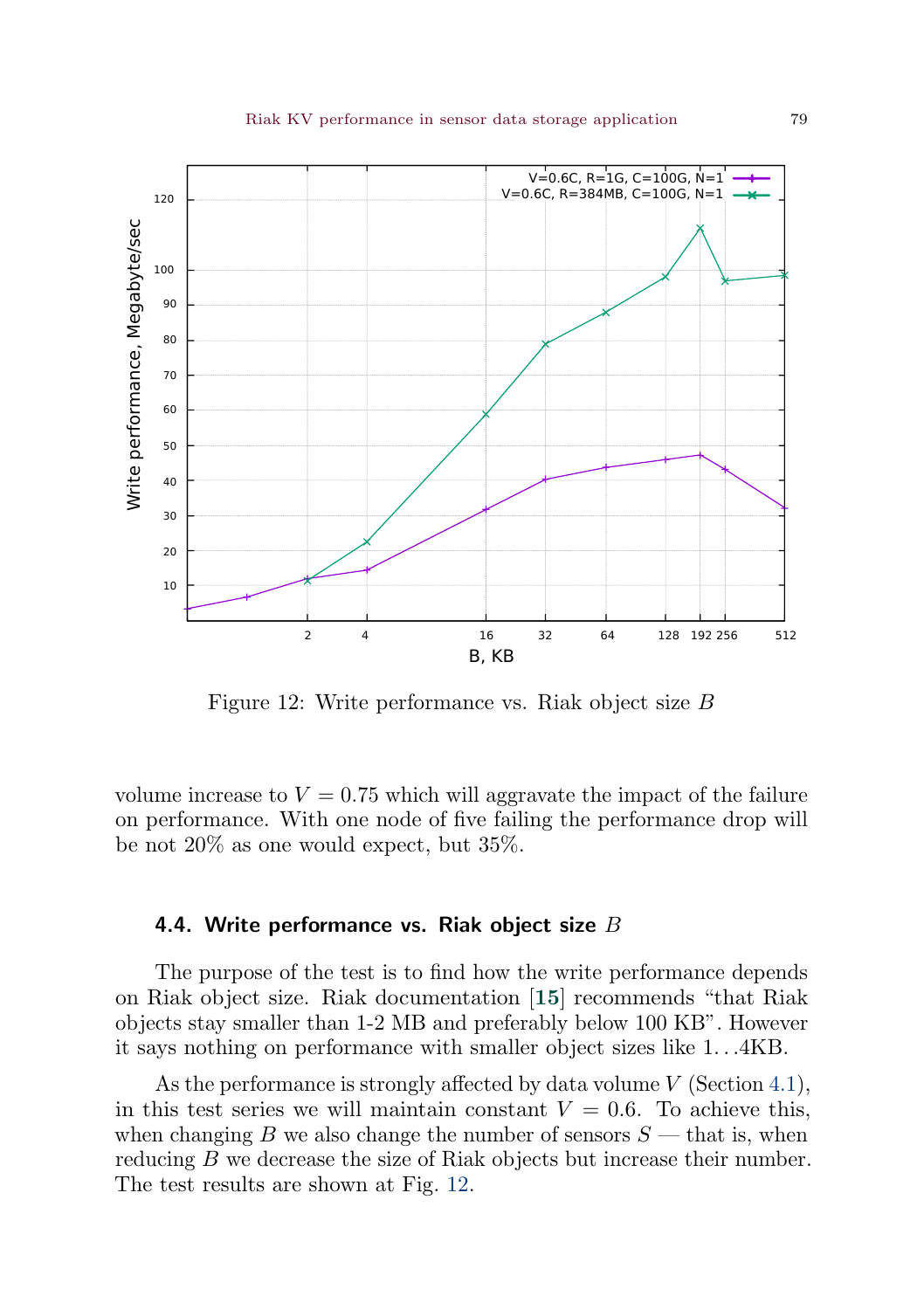

<span id="page-19-0"></span>

Figure 13: Write performance vs. the number of Riak nodes

## 4.5. Write performance vs. the number of Riak nodes  $N$

The tests has been conducted for  $N \in \{1, 2, 3, 4, 5\}$  at  $B=128K$ . The results are shown at Fig. [13.](#page-19-0)

Line A at Fig. [13](#page-19-0) has been obtained prior to merge optimization from Section [3,](#page-8-0) so the results are relatively low. Line B has been obtained with merge optimization but at suboptimal Bitcask file rotation threshold  $R$ (so no planing). Line C has been obtained with merge optimization and optimal  $R$  that provides planing mode.

Line C results turned out lower than expected. We we able to improve them by increasing  $M$ —the number of Erlang processes issuing Riak put requests on every Riak node. The results with increased  $M$  are given by lines D and E—these are the best results achieved by now.

We could explain why increasing  $M$  was necessary to improve the results as follows. Objects are distributed among Riak nodes according to hashed key value, regardless of which node is handling the put request. As the number of Riak nodes increase, the share of objects that are destined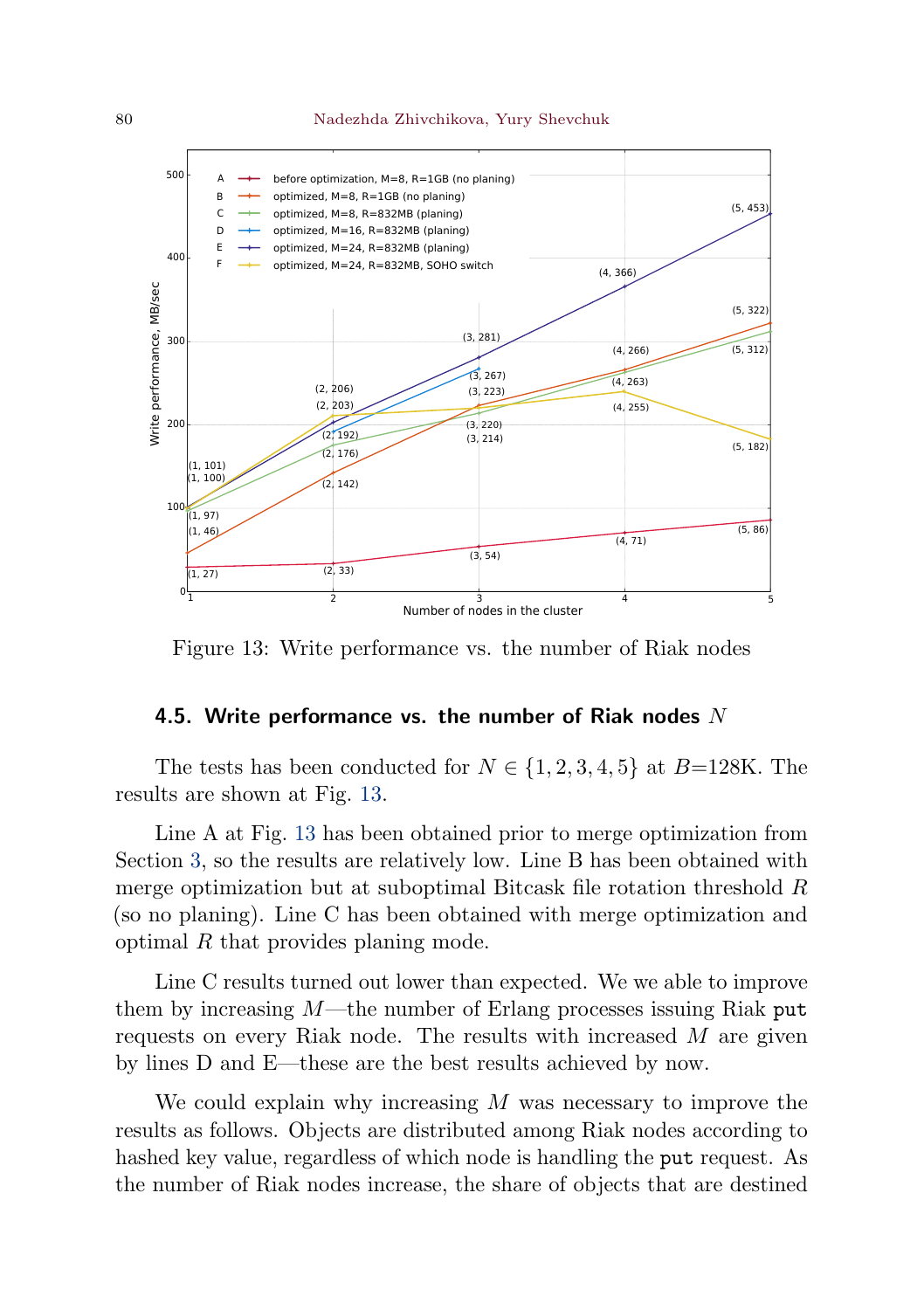<span id="page-20-2"></span>to a node other than the node handling the **put** request increases as  $1 - \frac{1}{N}$ . The average request handling time increases accordingly, and we have to increase the number of concurrent requests to maintain throughput.

Line F has been obtained at the same parameters as line E, but using a SOHO Gigabit Ethernet switch with smaller buffer memory (1 Mbit). We have noticed that in the tests with  $N > 2$  the switch started transmitting IEEE 802.3x Pause Frames during the test, throttling the network. This had a huge impact on the system performance, up to negative growth in 5-node test. $<sup>2</sup>$  $<sup>2</sup>$  $<sup>2</sup>$ </sup>

As the experience with lines C and F shows, when scaling the system up it is always desirable to test the obtained performance increase and, if it is lower than expected, look for bottlenecks.

## <span id="page-20-0"></span>5. Further merge optimization possibilities

In addition to the measures taken in Section [3,](#page-8-0) we see some more possible steps which we have neither implemented nor tested yet.

## 5.1. Selective read

This optimization targets the system working in B area (Fig. [7\)](#page-14-0). Even if the system was initially tuned for planing (area A), it can drop to area B in case of partitioning.

As we told in Section [2.1](#page-6-1) above, the Bitcask merge process works by reading fragmented files, filtering out dead data and writing live data to the resulting file. The filtering works by looking up the key in the in-memory keydir to see if the keydir file position points to the place where the merge process have found the entry. If yes, the entry is live; if not, the entry is dead.

The less live data is in the file, the less justified is reading the file through. If live data in the file are sparse, we would be better off by picking live data just like get does, and then remove the file without the useless dead data reading, like in planing mode.

<span id="page-20-1"></span><sup>&</sup>lt;sup>2</sup>The problem is known as "TCP incast"  $[16]$  $[16]$  $[16]$ . At first it caused the test collapse before reaching steady state. We were able to mitigate the problem partially by disabling network interface TSO (TCP segment offload) for line F tests with 3,4, and 5 nodes. Disabling TSO reduces bursts of packets addressed to the same node that overload the switch buffer memory and cause the problem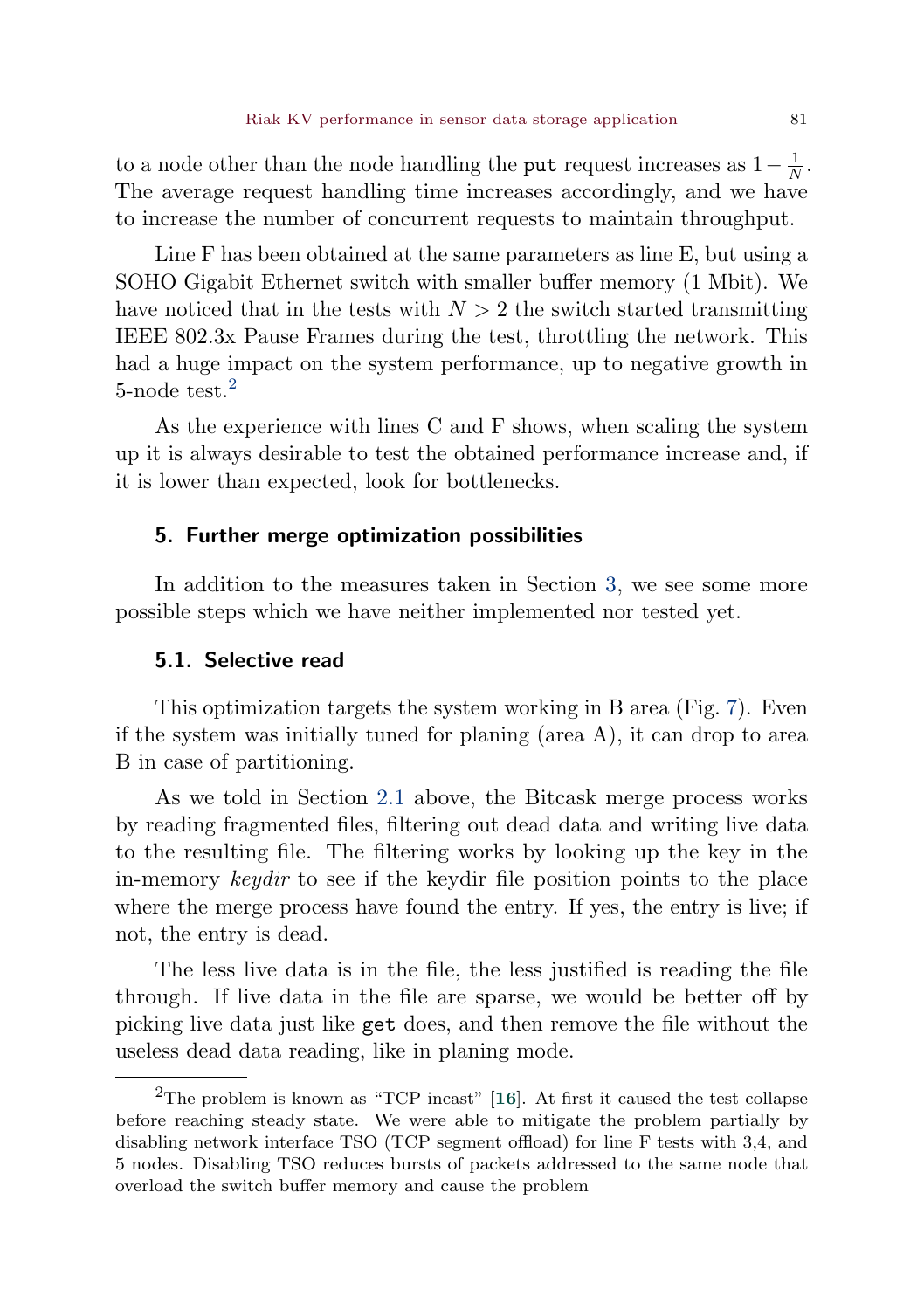<span id="page-21-1"></span>To implement this approach one would need to be able to walk over all live keys in certain file efficiently. This will probably require a keydir modification or maintaining an additional index. Whether it is justified is an open question.

## 5.2. Write buffering

Tracing Bitcask system calls shows that the write length is variable and determined by the key and data sizes originally supplied by the user put request—both for main stream and merge writes. That is, Bitcask generally writes data in blocks that are neither multiple of 4KB nor aligned to 4KB boundary. We know from [[5](#page-23-4)] that writing in blocks smaller than the filesystem block size results in degraded performance, even if this effect was not very pronounced when only a small number of files are written simultaneously.

Increasing the write length by increasing the write buffer size  $B$  would result in proportional increase of the RAM volume required to implement the buffer layer of the general sensor data storage model. But we can also increase the write length without changing  $B$ —by implementing additional data buffering prior to file writing, similar to the buffering implemented in C stdio library. The size of the buffer can be chosen based on benchmarking results to provide the best performance on the target platform.

Implementing the buffering will not consume much memory: one buffer per open output file, the number of files opened by Bitcask for writing simultaneously being very moderate  $(2 \text{ files per vnode}).$ 

# <span id="page-21-0"></span>6. Sensor data storage architecture

As the tests show, for a large number of sensors Riak provides much better write performance as compared to plain filesystem-based implementation [[5](#page-23-4)]. Besides, Riak allows to increase the system performance and capacity even further by increasing the number of nodes in the system. In our tests even a 2-node system performance exceeds the Gigabit Ethernet network throughput. This way, the first test installation variant (Fig. [3\)](#page-5-0) does not scale, and the same is true for a sensor data storage system with a single front-end computer receiving all sensor data. A scalable system must have multiple sensor data collection points.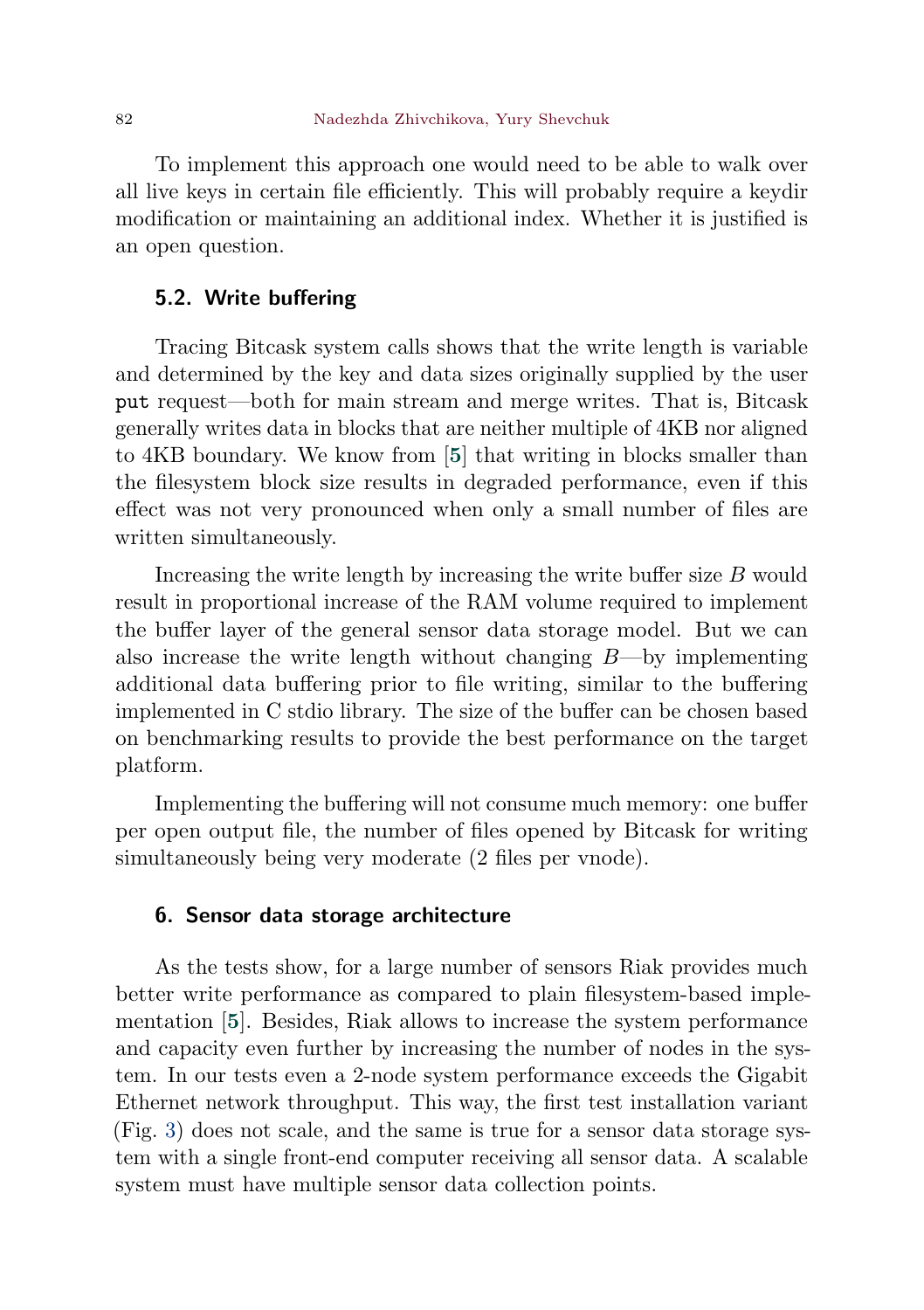<span id="page-22-0"></span>A natural solution for maximum availability is to open a sensor data collection port at every Riak node. The application servicing the port will receive and buffer data in accordance with the general model (Fig. [1\)](#page-1-0) and pass the data from complete buffers on to Riak instance on the local node. Riak node will forward the data to one or more nodes in accordance to hashed key value and the replication policy. The application will use a protocol with sensor data sources to optimize and balance load on the nodes. The application instances on the nodes will interact to detect system partitioning (node or network failure), adapt to work in partitioned mode and return to normal mode when the partitioning is over. Implementation details are the subject of a separate article.

## 7. Conclusion

We have evaluated general sensor data storage model [[5](#page-23-4)] implementation using distributed key-value store Riak KV for the secondary storage.

The role of cyclical sensor data store turned out hard for Riak. At first the system locked up under test in a half-hour and we had to do a couple of fixes to Riak to get the test running continuously. Then we addressed the system write performance and have found it suffering from inefficient merge (a kind of garbage collection) in Bitcask subsystem of Riak. We have implemented an enhanced merge control algorithm and achieved a fivefold increase in the write performance for our load type. We have tested the system scaling from one to five Riak nodes and observed close to linear performance growth by 85 Mbytes/s per node added. We have tested system write performance while varying relative data volume, Riak object size and Bitcask file rotation threshold, and built characteristics useful for application development.

When planing a real system one should consider repeating the tests on the computing platform of choice as quantitative results differ wildly from platform to platform and bottlenecks lurk everywhere.

In our experience Riak and Erlang turned out rewarding subjects. We would like to thank creators of Perl [[17](#page-24-1)] programming language and redbug [[18](#page-24-2)] trace utility that we used to study the system operation, creators of gnuplot [[19](#page-24-3)] which has built all graphs in this paper, and also the countless people who made Debian GNU/Linux [[20](#page-24-4)] possible and keep it in existence.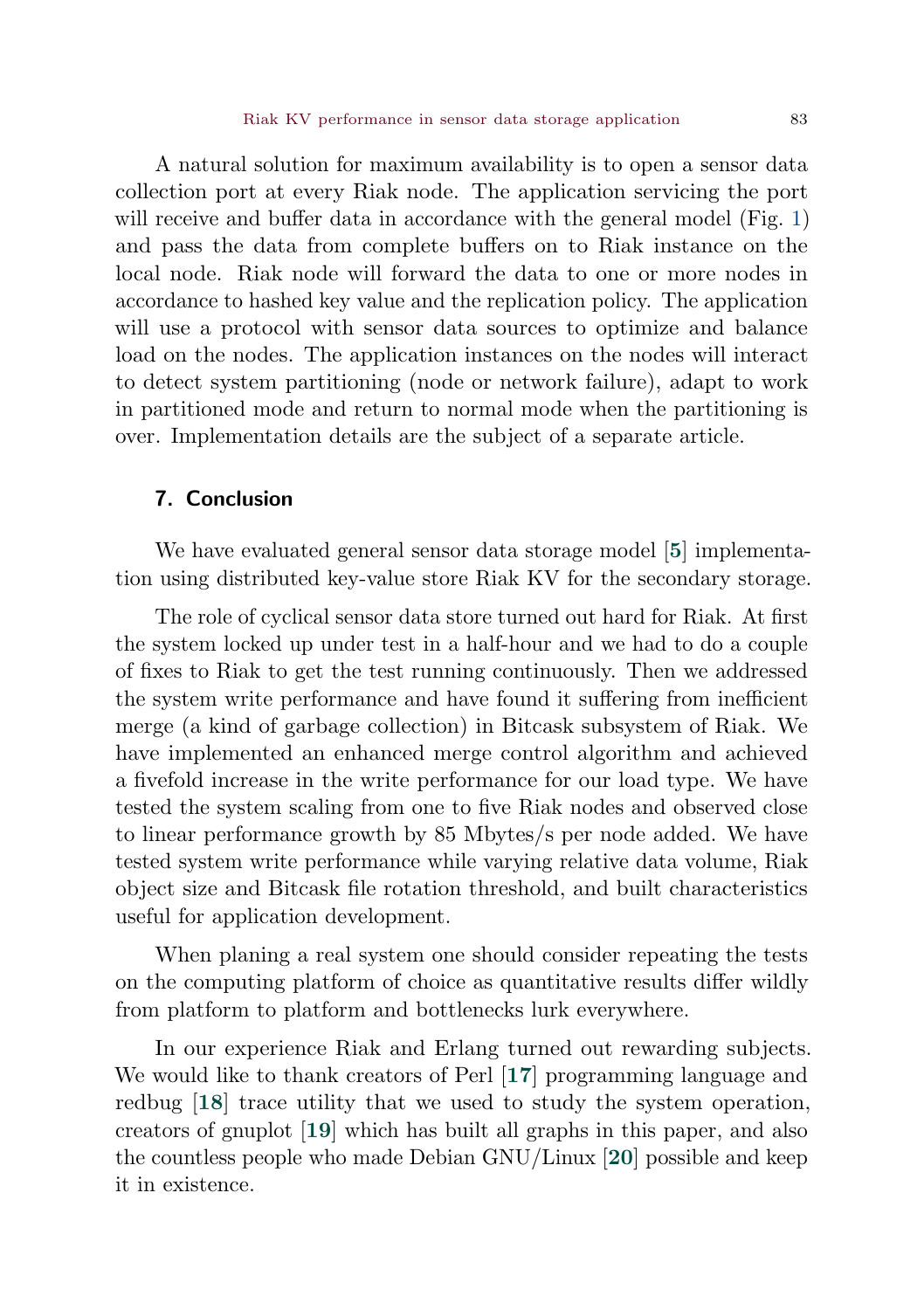#### References

- <span id="page-23-0"></span>[1] K. Grolinger, W. A. Higashino, A. Tiwari, M. A. M. Capretz. "Data management in cloud environments: NoSQL and NewSQL data stores", Journal of Cloud Computing: Advances, Systems and Applications, 2 (2013),  $22.$   $\uparrow$   $^{61}$  $^{61}$  $^{61}$
- <span id="page-23-1"></span>[2] Riak: a decentralized datastore, Basho Technologies, URL: [https:](https://github.com/basho/riak)  $\mathcal{N}/$ github.com/basho/riak $\uparrow$   $^{61}$  $^{61}$  $^{61}$
- <span id="page-23-2"></span>[3] E. A. Brewer. "Towards robust distributed systems", Nineteenth annual ACM symposium on Principles of Distributed Computing (Portland, Oregon, United States, July 16–19, 2000), pp. 7, URL: [https://people.eecs.berkeley.edu/~brewer/cs262b-2004/PODC](https://people.eecs.berkeley.edu/~brewer/cs262b-2004/PODC-keynote.pdf)[keynote.pdf](https://people.eecs.berkeley.edu/~brewer/cs262b-2004/PODC-keynote.pdf)  $\uparrow$   $^{62}$  $^{62}$  $^{62}$
- <span id="page-23-3"></span>[4] J. Sheehy, D. Smith. Bitcask: a log-structured hash table for fast key/value data, Basho Technologies, 2010-04-27, URL: [http://basho.com/wp-](http://basho.com/wp-content/uploads/2015/05/bitcask-intro.pdf) $\texttt{content} / \texttt{uploads} / 2015 / 05 / \texttt{bitcash} \texttt{-intro.pdf} \uparrow 62, 67$  $\texttt{content} / \texttt{uploads} / 2015 / 05 / \texttt{bitcash} \texttt{-intro.pdf} \uparrow 62, 67$  $\texttt{content} / \texttt{uploads} / 2015 / 05 / \texttt{bitcash} \texttt{-intro.pdf} \uparrow 62, 67$  $\texttt{content} / \texttt{uploads} / 2015 / 05 / \texttt{bitcash} \texttt{-intro.pdf} \uparrow 62, 67$
- <span id="page-23-4"></span>[5] N. S. Zhivchikova, Yu. V. Shevchuk. "Experiments with sensor data storage performance", Program Systems: Theory and Applications, 8:4(35) (2017) (to appear).  $\uparrow 62,63,82,83$  $\uparrow 62,63,82,83$  $\uparrow 62,63,82,83$  $\uparrow 62,63,82,83$  $\uparrow 62,63,82,83$  $\uparrow 62,63,82,83$  $\uparrow 62,63,82,83$  $\uparrow 62,63,82,83$
- <span id="page-23-5"></span>[6] A. Ghaffari, N. Chechina, P. Trinder, J. Meredith. "Scalable persistent storage for Erlang", Twelfth ACM SIGPLAN Workshop on Erlang (Boston, MA, USA, September 25–27, 2013), pp. 73–74, URL: <code><http://eprints.gla.ac.uk/107445/1/107445.pdf></code>  $\uparrow$   $^{63}$  $^{63}$  $^{63}$
- <span id="page-23-6"></span>[7] Basho Bench, a benchmarking tool, Basho Technologies, URL:  $\texttt{https://github.com/basho/basho\_bench} \uparrow 63$  $\texttt{https://github.com/basho/basho\_bench} \uparrow 63$
- <span id="page-23-7"></span>[8] Z. Zatrochová. Analysis and testing of distributed  $NoSQL$  datastore Riak, Master thesis, Masaryk University, Brno, 2015, URL: <code>[https://is.muni.cz/th/374482/fi\\_m/thesis.pdf](https://is.muni.cz/th/374482/fi_m/thesis.pdf)</code>  $\uparrow$   $^{63}$  $^{63}$  $^{63}$
- <span id="page-23-8"></span>[9] P. Nosek. C client for  $Risk$   $NoSQL$  database, URL: [https:](https://github.com/fenek/riak-c-driver)  ${\tt //github.com/fenek/riak-c-driven}$
- <span id="page-23-9"></span>[10] Riak Erlang Client, Basho Technologies, URL: [https://github.com/](https://github.com/basho/riak-erlang-client) [basho/riak-erlang-client](https://github.com/basho/riak-erlang-client) $\uparrow{}^{64}$  $\uparrow{}^{64}$  $\uparrow{}^{64}$
- <span id="page-23-10"></span>[11] NIST/SEMATECH e-Handbook of Statistical Methods, URL: [http:](http://www.itl.nist.gov/div898/handbook/pmc/section4/pmc431.htm) [//www.itl.nist.gov/div898/handbook/pmc/section4/pmc431.htm](http://www.itl.nist.gov/div898/handbook/pmc/section4/pmc431.htm)  $\uparrow{}^{66}$  $\uparrow{}^{66}$  $\uparrow{}^{66}$
- <span id="page-23-11"></span>[12] Github Basho Bitcask, URL: [https://github.com/basho/bitcask/](https://github.com/basho/bitcask/issues/113) [issues/113](https://github.com/basho/bitcask/issues/113) $\uparrow$   $^{68}$  $^{68}$  $^{68}$
- <span id="page-23-12"></span>[13] Github Basho Bitcask, URL: [https://github.com/basho/bitcask/](https://github.com/basho/bitcask/issues/114) [issues/114](https://github.com/basho/bitcask/issues/114)  $\uparrow$   $^{68}$  $^{68}$  $^{68}$
- <span id="page-23-13"></span>[14] Basho Technologies, URL: [http://docs.basho.com/riak/kv/2.1.4/](http://docs.basho.com/riak/kv/2.1.4/setup/planning/backend/bitcask/)  $\texttt{setup}/\texttt{planning}/\texttt{background}/\texttt{bitcask}/\uparrow{}^{70,71}$  $\texttt{setup}/\texttt{planning}/\texttt{background}/\texttt{bitcask}/\uparrow{}^{70,71}$  $\texttt{setup}/\texttt{planning}/\texttt{background}/\texttt{bitcask}/\uparrow{}^{70,71}$  $\texttt{setup}/\texttt{planning}/\texttt{background}/\texttt{bitcask}/\uparrow{}^{70,71}$  $\texttt{setup}/\texttt{planning}/\texttt{background}/\texttt{bitcask}/\uparrow{}^{70,71}$
- <span id="page-23-14"></span>[15] Basho Technologies, URL: [http://docs.basho.com/riak/kv/2.1.4/](http://docs.basho.com/riak/kv/2.1.4/developing/data-modeling/#sensor-data) [developing/data-modeling/#sensor-data](http://docs.basho.com/riak/kv/2.1.4/developing/data-modeling/#sensor-data) $\uparrow^{79}$  $\uparrow^{79}$  $\uparrow^{79}$